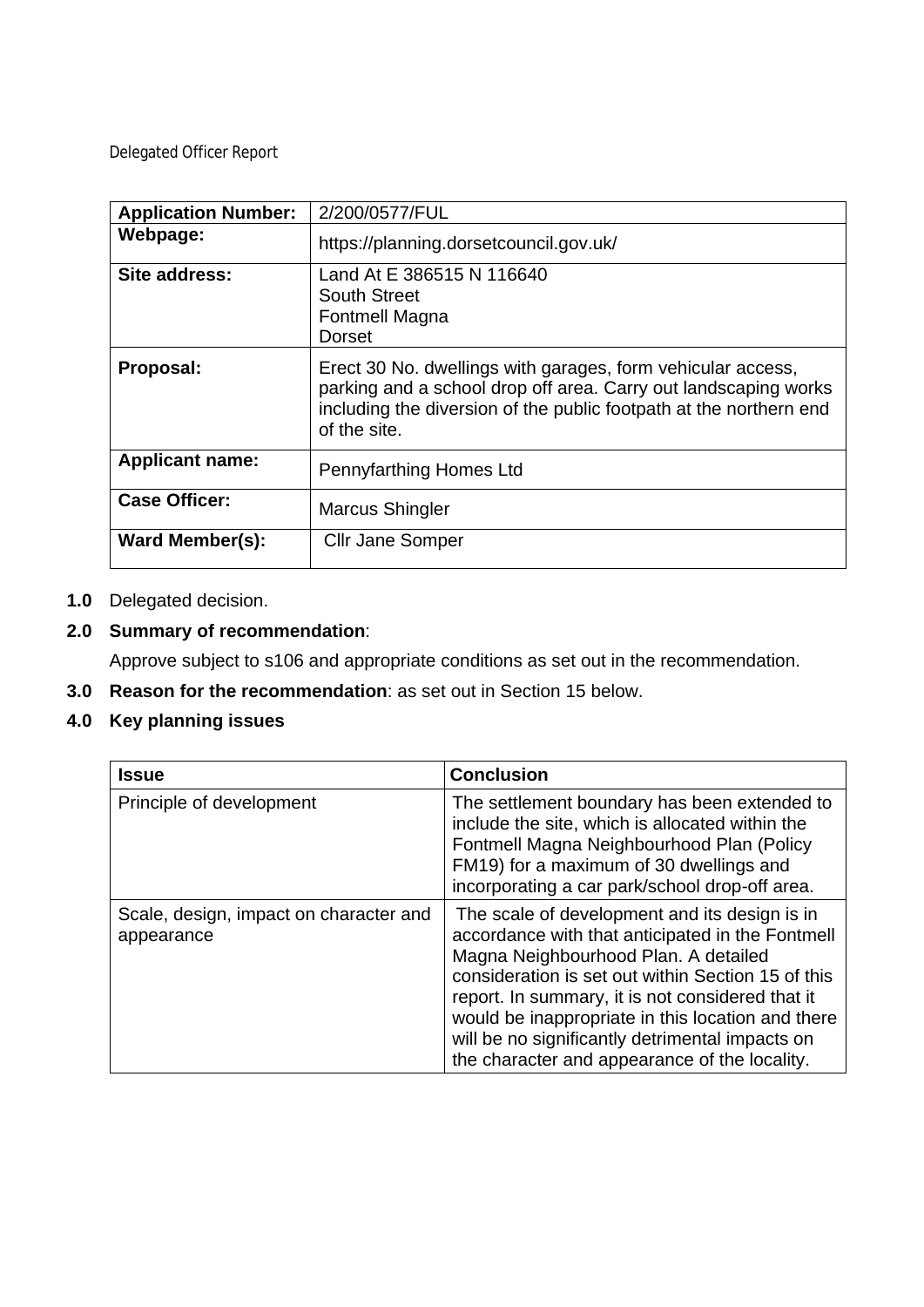| Impact on amenity                      | The development is distant from other dwellings<br>other than those forming part of the<br>development site and as such there will be no<br>significant impacts on amenity. The nearest<br>existing properties to the east (Home Farm and<br>development at The Mead) are greater than<br>100m distant and there will thus be no impact<br>on light, privacy, or outlook to these dwellings<br>as a result of this development.                                                                                                                                                                                                                                                                                                                                |
|----------------------------------------|----------------------------------------------------------------------------------------------------------------------------------------------------------------------------------------------------------------------------------------------------------------------------------------------------------------------------------------------------------------------------------------------------------------------------------------------------------------------------------------------------------------------------------------------------------------------------------------------------------------------------------------------------------------------------------------------------------------------------------------------------------------|
| Impact on landscape or heritage assets | The site is well screened from the historic core<br>of Fontmell Magna and is not intervisible with<br>any of the historic buildings in the village.<br>Therefore, any residential scale development<br>within the study site would not result in<br>significant harm to the significance of those<br>buildings or the conservation area. The<br>submitted heritage assessment has identified<br>no known archaeological heritage assets within<br>or adjacent to the study site which would be<br>adversely impacted by the proposed<br>development.                                                                                                                                                                                                           |
| Flooding                               | The site lies within flood zone 1. The risk to the<br>site and surrounding areas are therefore<br>considered low. Surface water is to be<br>attenuated on site and discharged at greenfield<br>rates into an existing land drainage ditch<br>network on the south west edge of the site. The<br>applicant has provided a plan (titled 'Existing<br>offsite Drainage Infrastructure') showing how<br>this ditch network connects into a mapped<br>ordinary watercourse to the south west of the<br>site. Conditions requiring the submission of a<br>surface water management scheme and details<br>of maintenance & management of both the<br>surface water sustainable drainage scheme and<br>any receiving system are included within the<br>recommendation. |
| Economic benefits                      | It is acknowledged that the development would<br>bring economic benefits through jobs in<br>construction and the local economic benefits<br>that additional occupiers would bring. These<br>benefits need to be balanced and considered<br>with other planning matters that pertain to the<br>case.                                                                                                                                                                                                                                                                                                                                                                                                                                                            |
| <b>Access and Parking</b>              | The access to the development is to be sited<br>centrally at the south eastern boundary and                                                                                                                                                                                                                                                                                                                                                                                                                                                                                                                                                                                                                                                                    |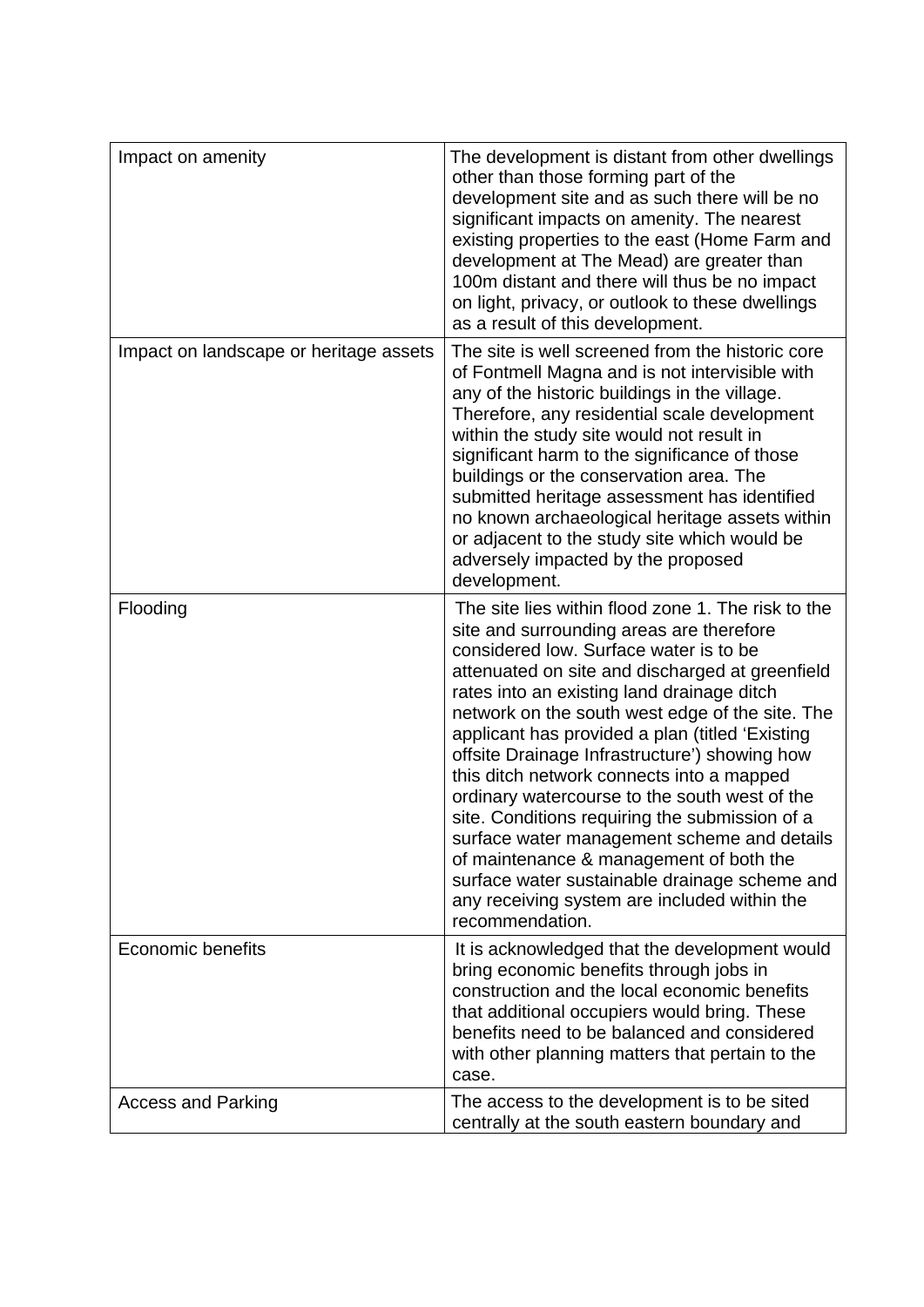|                                                | taken from the A350. Each dwelling has its own<br>garage and hardstanding for parking and at the<br>north eastern section of the site a communal<br>parking/drop off area is provided for the<br>adjacent St Andrews School.                                                                                                                                                                                                                                                                                                                                                                                                                               |
|------------------------------------------------|------------------------------------------------------------------------------------------------------------------------------------------------------------------------------------------------------------------------------------------------------------------------------------------------------------------------------------------------------------------------------------------------------------------------------------------------------------------------------------------------------------------------------------------------------------------------------------------------------------------------------------------------------------|
| Other Matters - 5-year housing land<br>supply  | The Council cannot currently demonstrate a<br>five-year housing land supply and therefore the<br>presumption in favour of sustainable<br>development, as set out in paragraph 14 of the<br>National Planning Policy Framework is engaged<br>in respect of this application.                                                                                                                                                                                                                                                                                                                                                                                |
|                                                | The Council at present can only demonstrate<br>4.0 years of housing land supply of the requisite<br>5.0 years of housing land supply as set out in<br>the NPPF.                                                                                                                                                                                                                                                                                                                                                                                                                                                                                            |
|                                                | One reason that the 5 year supply has fallen<br>(despite an increase in approvals) is that there<br>is an amended definition of 'deliverable' in the<br>latest NPPF, which means that the Council can<br>no longer automatically include major<br>development with outline permission in its 5<br>year supply. The definition states that Councils<br>can only include such sites "where there is clear<br>evidence that housing completions will begin on<br>site within five years." This means that the<br>approval of outline applications such as the<br>ones for the Gillingham SSA would not<br>immediately improve the Council's 5-year<br>supply. |
| Affordable Housing and Other<br>Contributions. | Policy 8 of the NDLP seeks the provision of<br>40% of the total number of dwellings as<br>affordable units on developments delivering<br>eleven or more additional dwellings. The policy<br>advises 70%-85% should be affordable rent<br>with 15%-30% provided as intermediate<br>housing. The Policy also requires that<br>affordable units are indistinguishable from<br>market housing and should be grouped in small<br>clusters amongst the market housing.                                                                                                                                                                                           |
|                                                | The application provides 12 affordable units<br>with not less than 50% of the units being<br>Affordable Rented Units with the remainder<br>being Discount Market Units (or such other form                                                                                                                                                                                                                                                                                                                                                                                                                                                                 |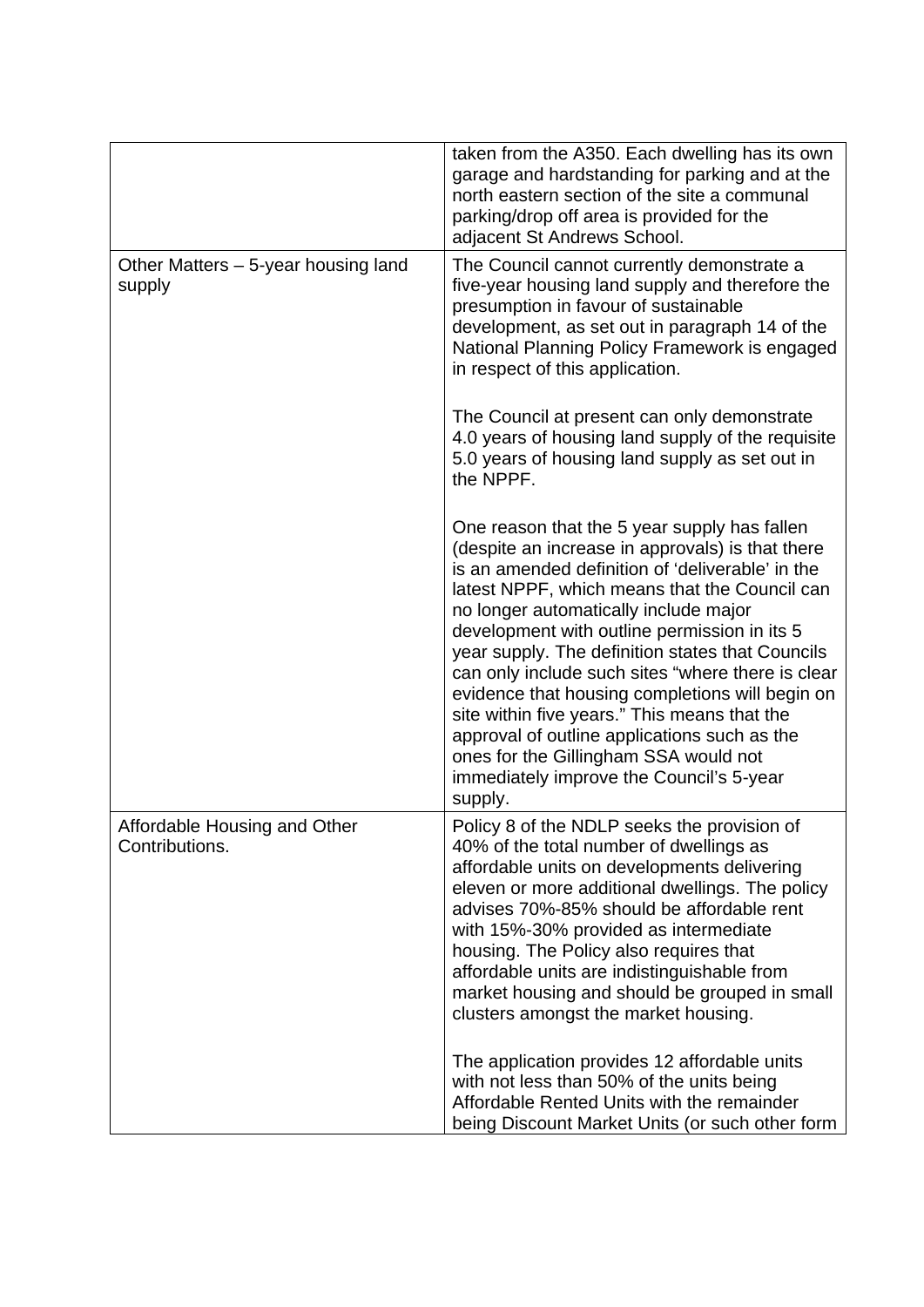| of affordable housing as approved pursuant to<br>the affordable housing scheme) and secured by<br>the negotiated section 106 agreement.                                                                                                                                                                                                                                                                                                                                                                                                                                                               |
|-------------------------------------------------------------------------------------------------------------------------------------------------------------------------------------------------------------------------------------------------------------------------------------------------------------------------------------------------------------------------------------------------------------------------------------------------------------------------------------------------------------------------------------------------------------------------------------------------------|
| The section 106 agreement also secures the<br>following contributions:<br>Community, Leisure, and Indoor Sports Facilities<br>Contribution<br>Destination Play Area Contribution;<br>Destination Play Area Maintenance Contribution;<br>Footpath Maintenance Contribution;<br>Right of Way Maintenance Contribution;<br>Right of Way Upgrading Works Contribution;<br>Pre School Education Contribution;<br>Secondary Education Contribution;<br><b>Outdoor Sports Area Contribution;</b><br><b>Outdoor Sports Area Maintenance Contribution;</b><br>Transfer of School drop-off area and open space. |
|                                                                                                                                                                                                                                                                                                                                                                                                                                                                                                                                                                                                       |

# **5.0 Description of Site**

The site has an area of approximately 2.2 hectares and is located at the south western edge of Fontmell Magna. Presently an agricultural field, it bounds South Street (A350) to the south east but with no vehicle or field access from this road. A public right of way (PROW) enters the site from the north east and runs through it north east to south west, and another PROW splits from this to head south on the perimeter on its northern section. There is a field access to the east of the site at the southernmost section of the unnamed lane off the A350.

The site is broadly flat with hedgerow to the A350 boundary to south east and mature trees to its northern boundaries. The surrounding area is formed of residential to the east, St Andrew's Primary School to the north east, a football pitch immediately to the north with land in agricultural use to the west and south.

# **6.0 Description of Development**

This planning application seeks full planning permission for the construction of 30 dwellings on the site with associated parking, access, landscaping, and the diversion of the public footpath at the northern end of the site.

The development will be accessed via a new vehicular access onto the A350. The access will lead to two cul-de-sacs of development, and housing will consist of a mix of detached, semi-detached and terraced dwellings, each with its own parking and private garden. The buildings will be arranged on the site in an informal arrangement in order to respect the character of the village core. The layout will also provide for significant areas of landscaping, including at the front of the site.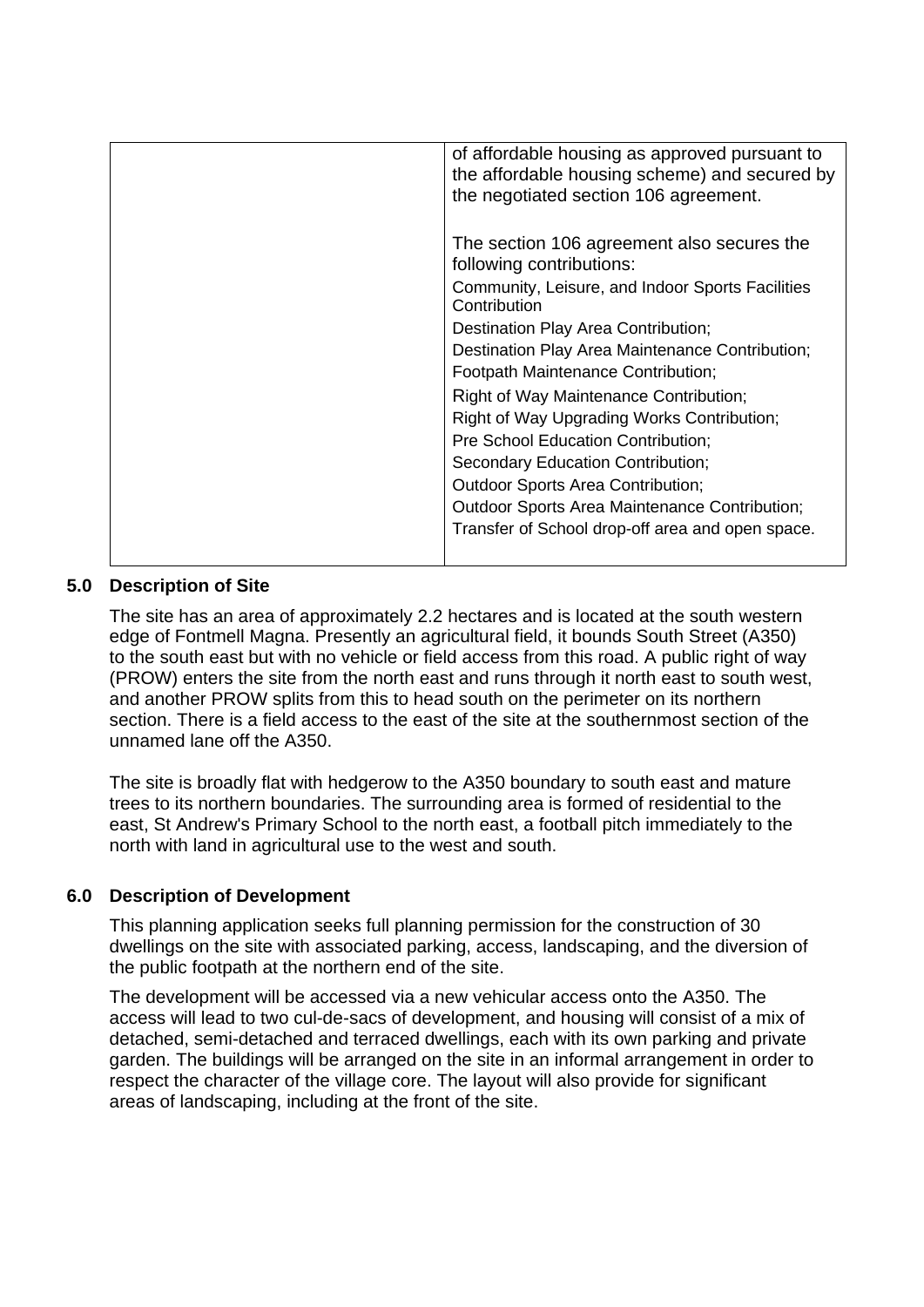It is proposed that of the 30 homes to be provided, 40% will be affordable homes as is required under the Council's adopted planning policy. The affordable homes are in a mix of affordable rented and intermediate tenures. The affordable homes will be secured through a Section 106 obligation should planning permission be granted.

In addition to the proposed housing, the proposals include a new school drop off area at the northern eastern corner of the site to serve the adjacent primary school. The provision of a school drop-off is a requirement of the Neighbourhood Plan policy for the site and the proposals therefore deliver on that aim.

Concurrent with the application proposals a section of public right of way that crosses the northern edge of the site will be diverted to a minor extent as indicated on the submitted site plan. The diversion is intended in order to enable the development, but the extent of the diversion on the ground is limited and for the most part is accommodated on a new public footpath that is free of traffic and maintains a landscaped setting. The footpath diversion links with the existing footpath at each end.

## **7.0 Relevant Planning History**

2/2018/0338/OUT - Develop land by the erection of 30 No. dwellings, form vehicular access, parking, a school drop off area and landscaping. (Outline application to determine access) – under Officer consideration.

## **8.0 List of Constraints**

Name: North Dorset District Policy: 1.33 Assets of Community Value ACV Policy: 1.33 LP053 REFVAL: 2/2001/0526 PLN2 REFVAL: 2/2004/0558 PLN2 REFVAL: 2/2008/0743 PLN2 REFVAL: 2/2019/0810/FUL PLN2 REFVAL: 2/2020/0577/FUL PLN2 Grade: GRADE 2 AGR Grade: GRADE 3 AGR Name: North Dorset District LP028 REFVAL: 2/2005/0714 PLN2 POLICY: 1.33 N LP032 REFVAL: 2/1997/0253 PLN2 REFVAL: 2/2000/0524 PLN2 REFVAL: 2/2001/0095 PLN2 REFVAL: 2/2005/1179 PLN2 Route Code: N63/6 Path Type: Footpath N PROW Route Code: N63/7 Path Type: FootpathN PROW Ward Name: Beacon The Fontmell Magna Conservation Area CON1 : Fontmell Magna CP PARI REFVAL: 2/2018/0338/OUT PLN2 REFVAL: 2/2001/0526 REFVAL: 2/2004/0558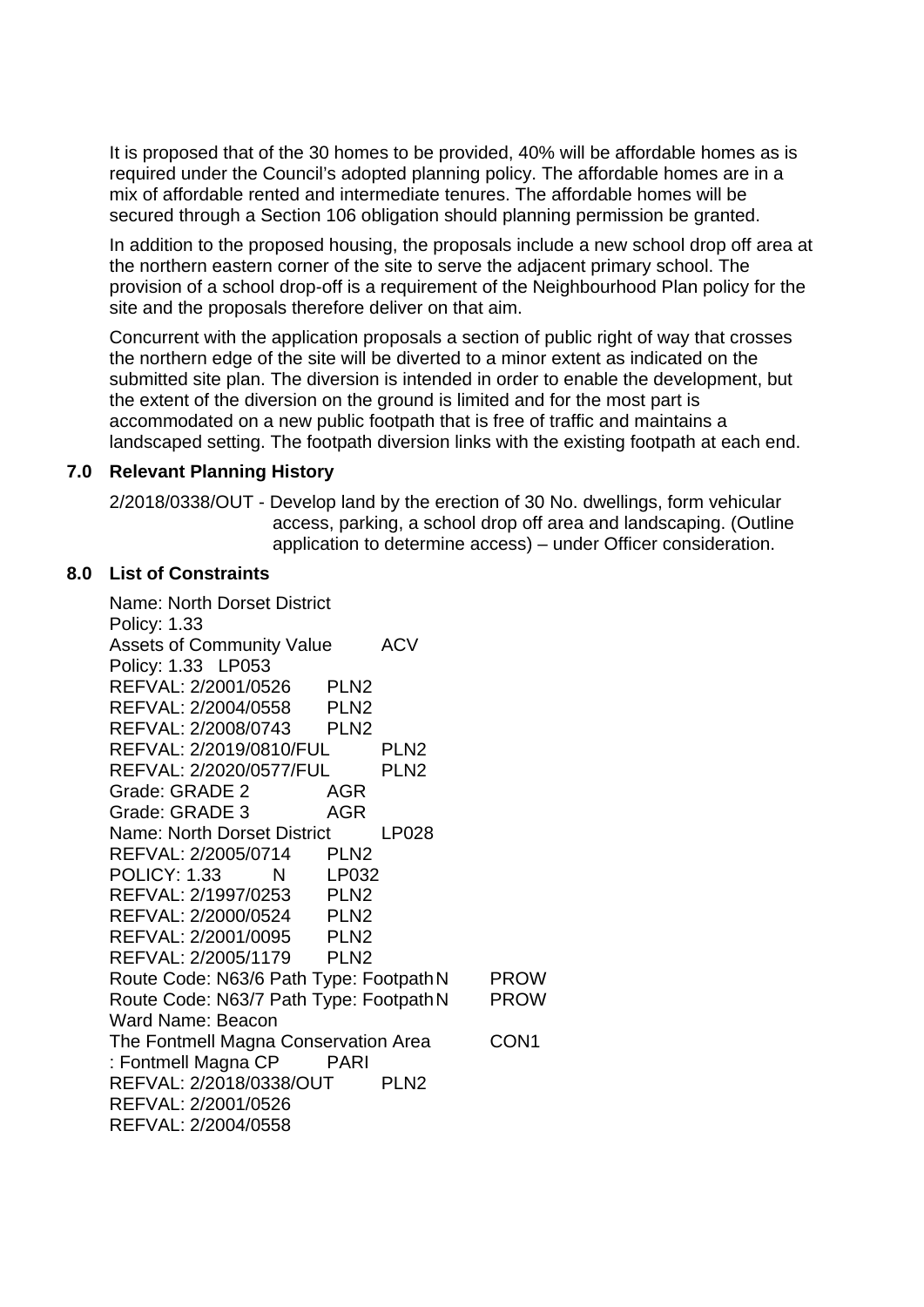REFVAL: 2/2008/0743 REFVAL: 2/2019/0810/FUL REFVAL: 2/2020/0577/FUL Grade: GRADE 2 Grade: GRADE 3 REFVAL: 2/2005/0714 POLICY: 1.33 REFVAL: 2/1997/0253 REFVAL: 2/2000/0524 REFVAL: 2/2001/0095 REFVAL: 2/2005/1179 Route Code: N63/6 Path Type: Footpath Route Code: N63/7 Path Type: Footpath Ward Name: Beacon The Fontmell Magna Conservation Area Fontmell Magna CP REFVAL: 2/2018/0338/OUT

## **9.0 Consultations**

All consultee responses can be viewed in full on the website.

#### **Consultees**

#### **Conservation Officer**

Considers broadly that the scheme will result in less than substantial harm to the character and appearance of the Conservation Area insofar as it will slightly erode its historic rural context (Conservation Area Appraisal, pp. 23-24). However, taking into account the nature and extent of this harm, in this case it is considered that the public benefits of the scheme have the potential to outweigh the harm caused. This arises mainly from the fact that the site is allocated in the Neighbourhood Plan (Policy FM19), which suggest the acceptability of development on this site to the proposed quantum. However, we stress the importance of appropriate and complementary materials selection, if the scheme is to preserve the character of the Conservation Area. Conditions suggested to ensure this is the case.

#### **Head of Flood Risk Management**

No objections subject to suggested conditions.

### **Transport Development Management**

No objections subject to conditions and an appropriate legal agreement securing a contribution to upgrade the pedestrian link to West Street.

### **Fontmell Magna Parish Council**

The Parish Council consider the revised plans to be an improvement on the earlier submitted scheme and support the application.

### **Historic England**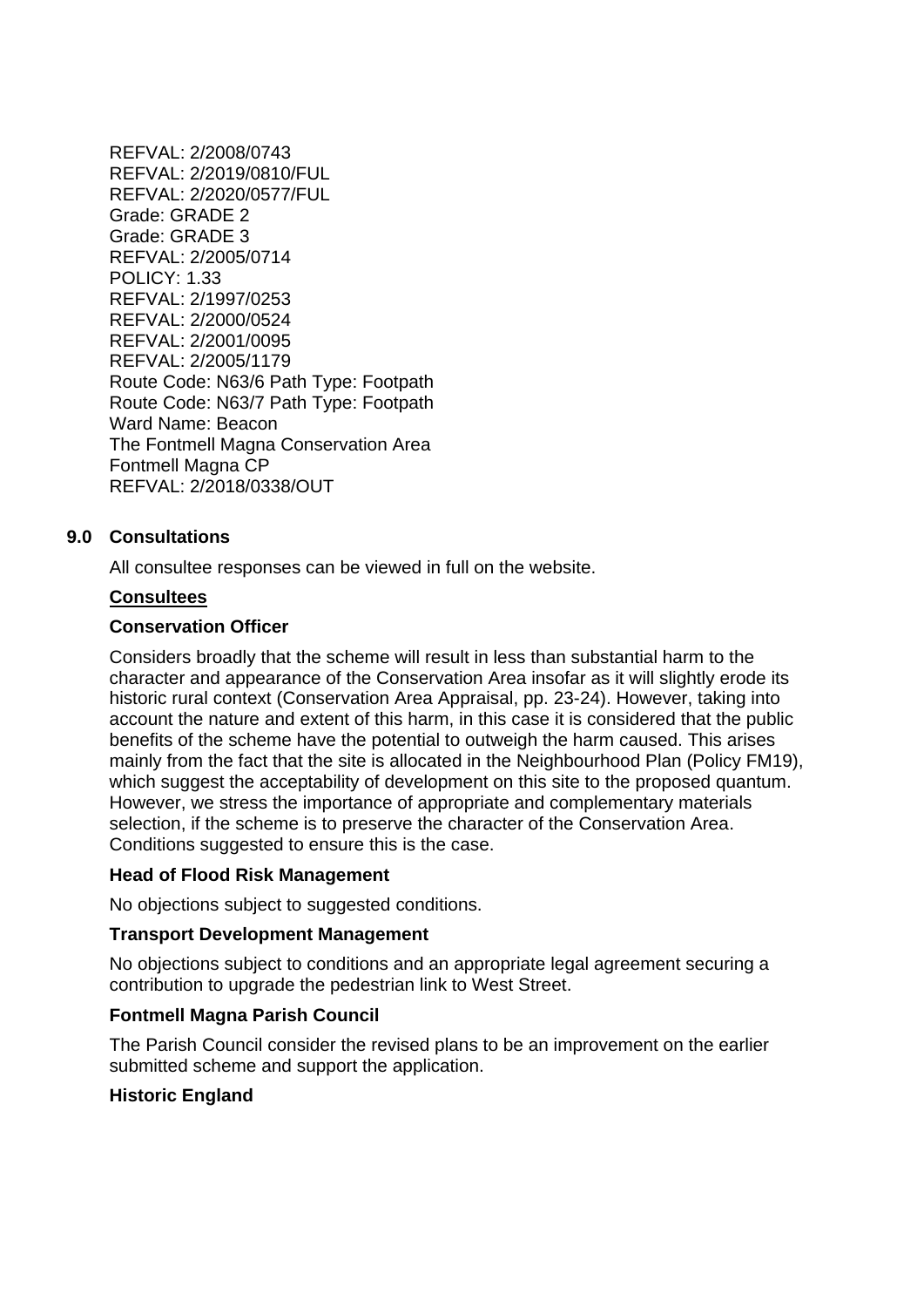Commented on the original proposals that the conservation area appraisal provides useful observations on the aspects of twentieth century housing developments within the village which militate against theirsuccessful integration with its more historic areas, and should not, therefore be replicated in any new development. These include:

- A tendency not to follow the characteristic streetscape of the village, with its dwellings either parallel or at r**i**ght-angles to the road
- An incorporation of standard streetscape elements of the age, such as pavements, drives, fences and building lines, just as one wo**u**ld find in a suburban setting
- Uncharacteristic architectural elements and building types such as bungalows.

Further comment that overall, they were not convinced that the layout, form, and design of this development successfully meet those criteria. Historic England have not commented on the revised proposals, but the Council's Senior Conservation Officer supports the proposals as revised.

# **Natural England**

No objections subject to appropriate mitigation.

# **Head of Flood Risk Management**

No objections subject to conditions included within the recommendation.

# **Tree Officer**

No objections subject to conditions incorporated within the recommendation.

# **Rights of Way Officer**

Please note that the proposed works directly affect Footpath N63/6 &7, as shown on the enclosed plans, and I strongly advise that the conditions below are included in any planning approval:

- The footpath must be diverted by legal order and that order must be confirmed before any works obstructing the path are commenced. If the path is obstructed in the absence of such a legal order this department will carry out enforcement action as deemed appropriate. This diversion can be done under the Town and Country Planning Act.
- The footpath N63/6 within the site must be surfaced to current DCC specification;
- The footpath N63/7 must be surfaced if it is to be used by the development if it is to be used for construction access or as I believe is suggested to create better access to and from the school and wider village. This again must be to DCC specification.
- Any stiles that are present on the perimeter of the site must be changed for gates to British Standard (BS5709:2006);
- The width of all footpaths is to be 2 m.

# **Dorset Education Authority**

No objections subject t suitable section 106 agreement to secure school drop off and other relevant contributions.

## **Southern Academy Trust**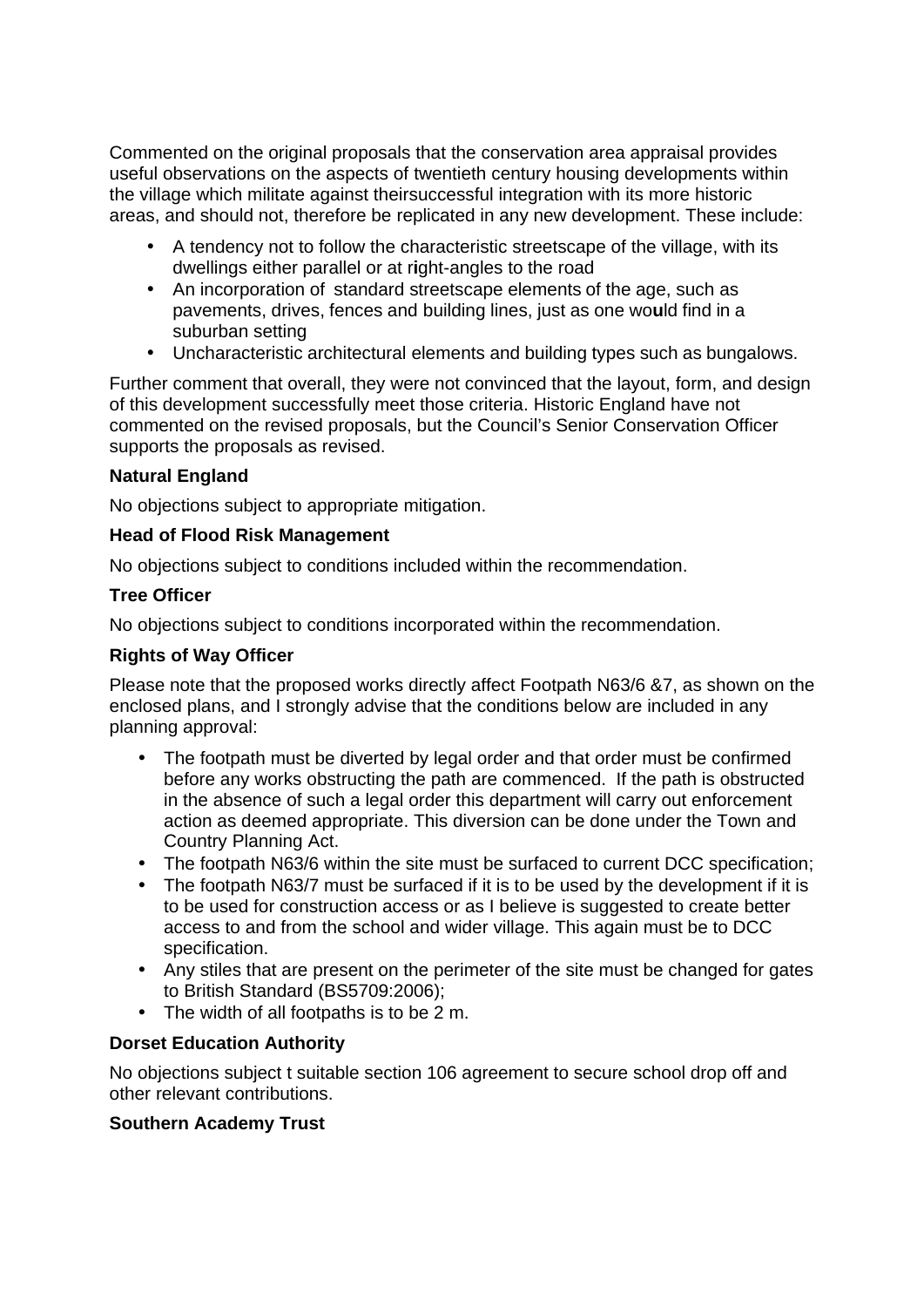There are currently pressures on the road infrastructure at school drop off and pick up times including parking on narrow village lanes and access for the school transport bus, which is currently very restricted. The current proposal does not fully address these pressures. The current carpark size and layout appears too small for bus access and turning but we are keen to work together to discuss alternative resolutions, along with the requirement of fencing, CCTV and automated gates to manage access and make it suitable for school use.

*NB: Officer Comment: These issues, where appropriate have been addressed by further information submitted by the applicants, including a revised Transport Technical Note.* 

## **Representations received**

| <b>Total Objections</b> | <b>Total No Objections</b> | <b>Total Comments</b> |
|-------------------------|----------------------------|-----------------------|
| « / »                   | «1»                        | «∩»                   |

| <b>Petitions Objecting</b> | <b>Petitions Supporting</b> |
|----------------------------|-----------------------------|
|                            |                             |
|                            |                             |
|                            |                             |

In total 7no. objections have been received whilst the Fontmell Magna Parish Council has confirmed its support. The concerns raised are summarised below:

- Concerns/queries relating to the part of hedging to be removed;
- Flooding issues:
- Adverse impact when viewed from The Downs AONB;
- Impact on biodiversity;
- Effect on the appearance of area
- Heritage impact;
- Noise/disturbance;
- Overlooking/loss of privacy;
- Road safety;
- Loss of rural landscape;
- Inadequate facilities to serve the development;

## **10.0 Relevant Policies**

**Local Plan: The North Dorset Local Plan Part 1** (LPP1) was adopted by North Dorset District Council (NDDC) on 15 January 2016. It, along with policies retained from the 2003 North Dorset District-Wide Local Plan, 1 and the 'made' Gillingham Neighbourhood Plan, form the development plan for the North Dorset Area within Dorset Council. Planning applications should be determined in accordance with the development plan unless material considerations indicate otherwise.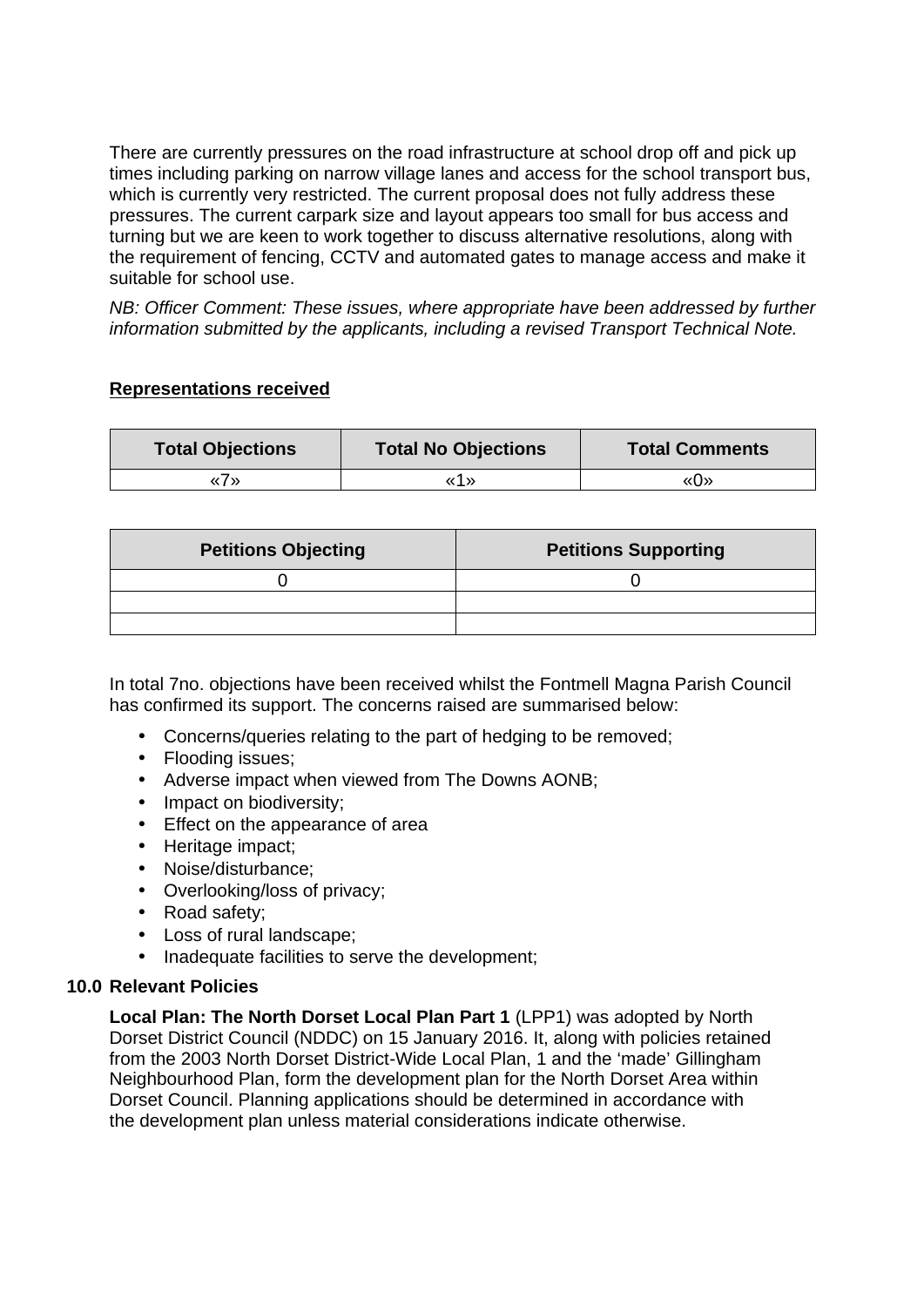Relevant applicable policies in the adopted North Dorset Local Plan Part 1, January 2016 are as follows:

- Policy 1 Presumption in favour of sustainable development
- Policy 2 Core Spatial Strategy
- Policy 4 The natural environment
- Policy 5 The Historic Environment
- Policy 6 Housing distribution
- Policy 7 Delivering Homes
- Policy 8 Affordable Housing
- Policy 13 Grey Infrastructure
- Policy 15 Green Infrastructure
- Policy 20 The Countryside
- Policy 23 Parking
- Policy 24 Design
- Policy 25 Amenity

Policy 1 reflects the approach in the NPPF and sets out a presumption in favour of sustainable development. Planning applications which accord with the plan will be granted without delay. In other cases, the Council will consider whether the adverse impacts of granting permission would significantly and demonstrably outweigh the benefits.

All development should accord with the Core Spatial Strategy set out in Policy 2. Outside the defined boundaries of the four main towns (the settlement boundaries being retained from the 2003 Local Plan), the remainder of the District (including Stalbridge and all the District's villages) will be subject to countryside policies where development will be strictly controlled unless it is required to enable essential rural needs to be met. It is agreed that the appeal site lies outside the settlement boundary in an area which is defined as countryside. Policy 20 seeks to restrict development in such locations to specified categories or where there is a local need.

Policy 4 refers to the natural environment. Development will be expected to respect the natural environment and landscape character. This is consistent with paragraph 170 b) of the NPPF which recognises the intrinsic character and beauty of the countryside. Policy 5 seeks to ensure that heritage assets are not harmed by development with harm balanced against public benefits as also required by the NPPF.

Policy 5 relates to the historic environment and is consistent with the NPPF in requiring decision makers to apply great weight to the conservation of heritage assets. Clear and convincing justification will be required where harm is identified including any change to its setting. The policy also identifies the degree of harm: either substantial or less than substantial with harm weighed against the public benefits.

Policy 6 outlines the distribution of new housing within the District. The vast majority of growth will be concentrated in the four main towns. This also seeks the provision of 500 affordable new dwellings in the period 2011-2026. The type and delivery of new housing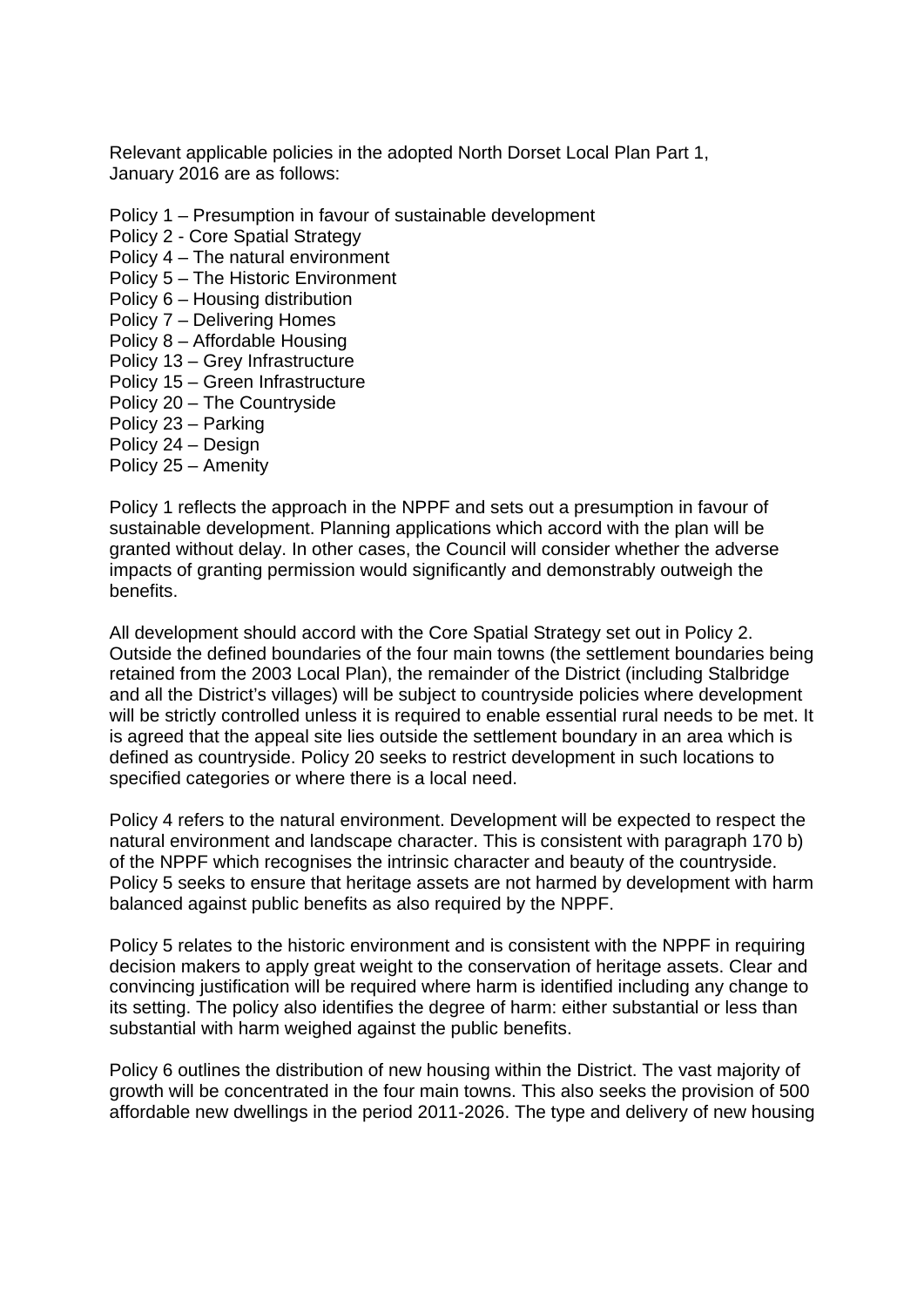is set out in Policy 7 and affordable housing in Policy 8. While Policy 9 sets out the details for rural exception sites and how dwellings in the countryside will be delivered.

Policy 7 States that all housing should contribute towards the creation of mixed and balanced communities. It requires the delivery of about 40% of market housing in North Dorset as one or two-bedroom properties and about 60% of market housing as three or more-bedroom properties. Further, the Council will support the delivery of about 60% of affordable housing in North Dorset as one or two-bedroom properties and about 40% of affordable housing as three or more-bedroom properties. The Council will support the provision of age-restricted housing for the elderly and will usually seek to control its occupancy by planning condition or planning obligation. Density of development should respect the character and distinctiveness or the locality.

Policy 8 sets out the Council's approach to the provision of affordable housing, subject to site-based viability testing. The revised threshold of ten published in the NPPG update on 28/11/2014 forms part of this policy approach. The policy compliant proportion of affordable housing in Blandford Forum is 30% on developments of more than 10 dwellings with a tenure split of 70% affordable rent and 30% intermediate housing.

Policy 13 refers to grey infrastructure which includes transport, utilities, and drainage. Social infrastructure (cultural, educational, health and leisure facilities) and green infrastructure (open space and wildlife corridors) are covered under Policies 14 and 15.

Policy 20 on The Countryside states that development outside settlement boundaries will only be appropriate outside defined settlement boundaries where, a) the type of development is set out in local plan policies or b) there is an overriding need for it to be in the countryside.

Policies 23, 24, and 25 are design related policies. These policies address matters related to parking, design, and amenity respectively.

Fontmell Magna Neighbourhood Plan 2017-2031

Policy FM1. Local Green Spaces Policy FM2. Local Wildlife Corridors and Protected Species Policy FM3. Important Views Policy FM4. The setting of the AONB Policy FM5. Local Landscape Features Policy FM6. Dark Skies Policy FM7. The Conservation Area and Locally Important Features Policy FM10. Creating safer roads and pedestrian routes Project P1. Delivering traffic management solutions Policy FM11. Sustainable drainage Policy FM12. Development impacting on the sewage treatment works Policy FM13. Important community facilities Project P2. Better Broadband and Mobile Telecommunications Policy FM14. Social Infrastructure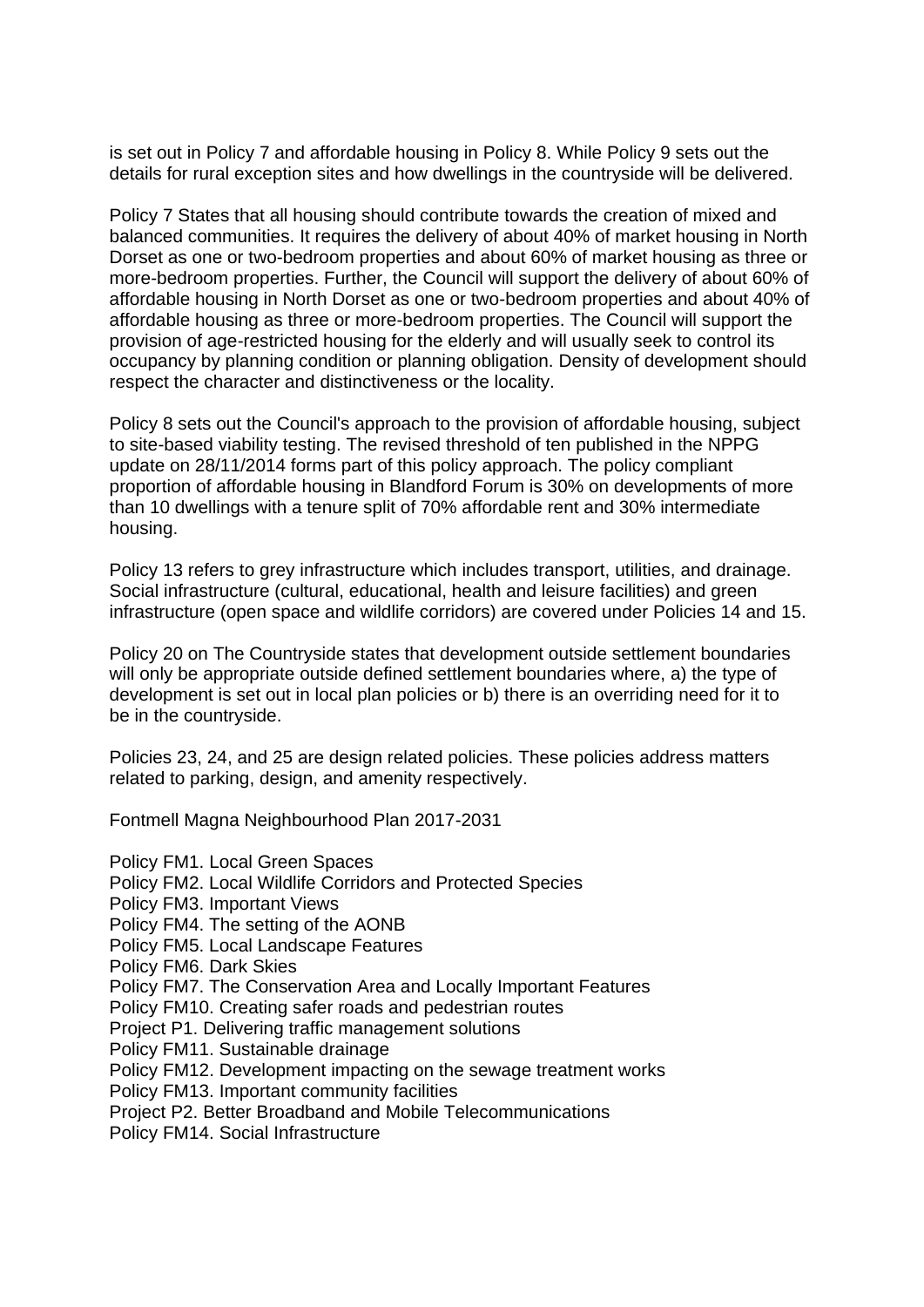Project P4. Local Housing Needs Assessment Review 45 Policy FM16. Housing Types Policy FM17. Spatial strategy for new development Policy FM18. Settlement boundary Policy FM19. Land South of Home Farm (Site 20)

National Planning Policy Framework (NPPF), supporting documents & guidance

- 1. Introduction
- 2. Achieving sustainable development
- 4. Decision-making
- 5. Delivering a sufficient supply of homes
- 8. Promoting healthy and safe communities
- 9. Promoting sustainable transport
- 11. Making effective use of land
- 14. Meeting the challenge of climate change, flooding, and coastal change
- 15. Conserving and enhancing the natural environment
- 16. Conserving and enhancing the historic environment

# **Other material considerations**

North Dorset Landscape Character Assessment (as amended) (2008). Dorset County Council parking standards guidance.

Planning Practice Guidance: On 6 March 2014 the Department for Communities and Local Government (DCLG) launched its planning practice guidance web-based resource. This includes the following statement:

*"This guidance is intended to assist practitioners. Ultimately the interpretation of legislation is for the Courts, but this guidance is an indication of the Secretary of State's views. The department seeks to ensure that the guidance is in plain English and easily understandable. Consequently, it may sometimes be oversimplified and, as the law changes quickly, although we do our best, it may not always be up to date".* 

Elements of the Planning Practice Guidance relevant to this application have informed the "Planning Appraisal" section of the report.

## **11.0 Human rights**

Article 6 - Right to a fair trial.

Article 8 - Right to respect for private and family life and home.

The first protocol of Article 1 Protection of property.

This recommendation is based on adopted Development Plan policies, the application of which does not prejudice the Human Rights of the applicant or any third party.

## **12.0 Public Sector Equalities Duty**

As set out in the Equalities Act 2010, all public bodies, in discharging their functions must have "due regard" to this duty. There are 3 main aims: -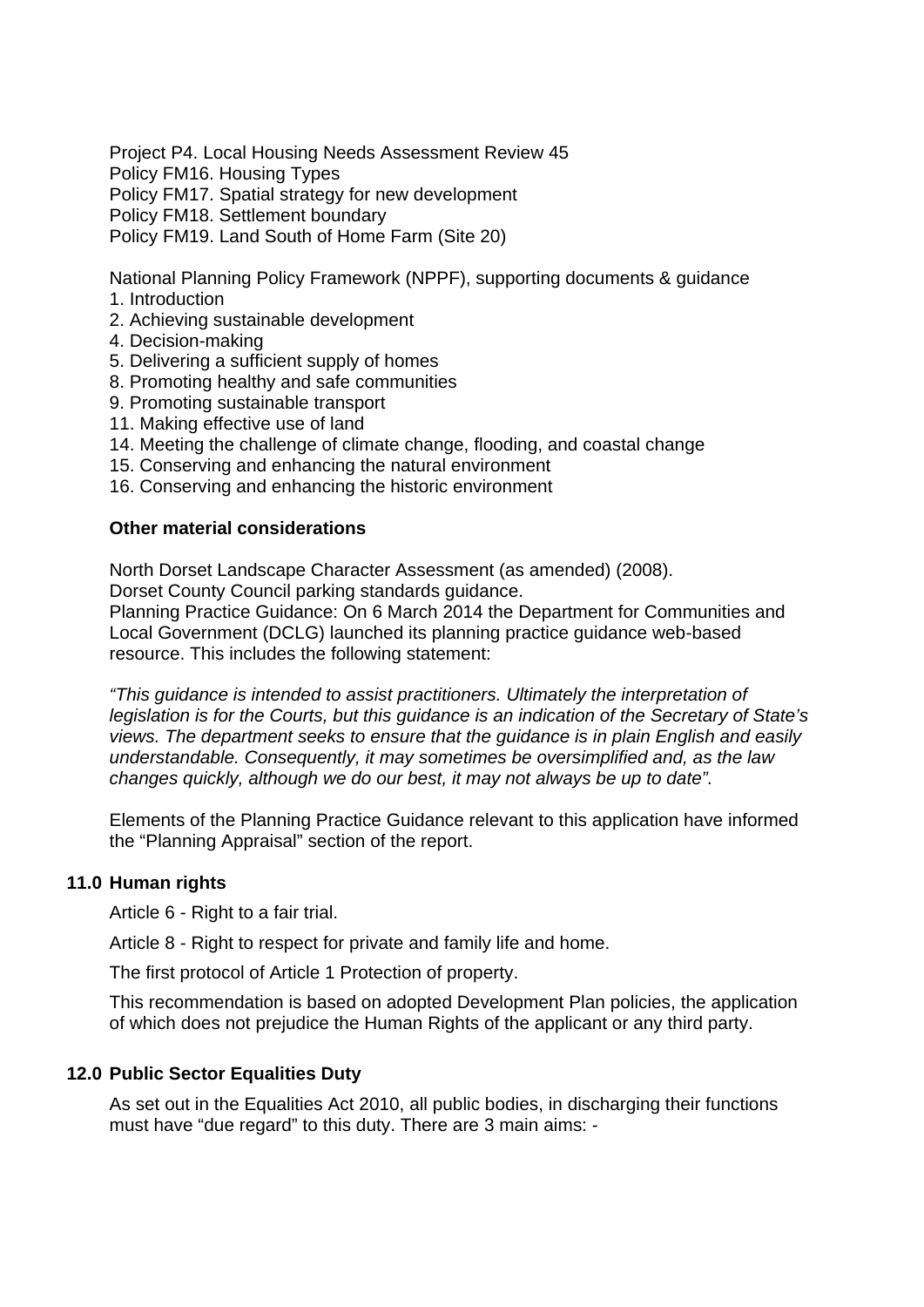- Removing or minimising disadvantages suffered by people due to their protected characteristics
- Taking steps to meet the needs of people with certain protected characteristics where these are different from the needs of other people
- Encouraging people with certain protected characteristics to participate in public life or in other activities where participation is disproportionately low.

Whilst there is no absolute requirement to fully remove any disadvantage the Duty is to have "regard to" and remove or minimise disadvantage and in considering the merits of this planning application the planning authority has taken into consideration the requirements of the Public Sector Equalities Duty.

### **13.0 Financial benefits**

| <b>Benefits</b>                                                         | Quantum               |
|-------------------------------------------------------------------------|-----------------------|
| Construction jobs                                                       | Approximately 1yr     |
| Council Tax revenue.                                                    | <b>T</b> bc           |
| Spending in local economy by residents<br>of 30 dwellings               | <b>T</b> bc           |
| <b>New Homes Bonus</b>                                                  | <b>Tbc</b>            |
| Community, Leisure, and Indoor Sports<br><b>Facilities contribution</b> | £2006.97 per dwelling |
| Destination Play Area contribution                                      | £359.36 per dwelling  |
| Footpath Maintenance contribution                                       | £76.62 per dwelling   |
| Open Space maintenance contribution                                     | £1278.80 per dwelling |
| <b>Outdoor Sports Area contribution</b>                                 | £1318.80 per dwelling |
| Outdoor Sports Area maintenance                                         | £128.73 per dwelling  |
| contribution                                                            |                       |
| <b>Pre-School Education contribution</b>                                | £190.50 per dwelling  |
| Right of Way maintenance works                                          | £76.62 per dwelling   |
| contribution                                                            |                       |
| Right of Way upgrading works                                            | £1200.00 + £4127.50   |
| contribution + resurfacing to West Street                               |                       |
| <b>Secondary Education Contribution</b>                                 | £4077.03 per dwelling |
| School drop-off area maintenance<br>contribution                        | £1333.33 per dwelling |

### **14.0 Climate Implications**

The development is considered to be in a sustainable location with the services and facilities of the village within walking distance.

Energy would be used as a result of the production of the building materials and during the construction process. However, that is inevitable when building dwellings and a balance has to be struck between providing housing to meet needs versus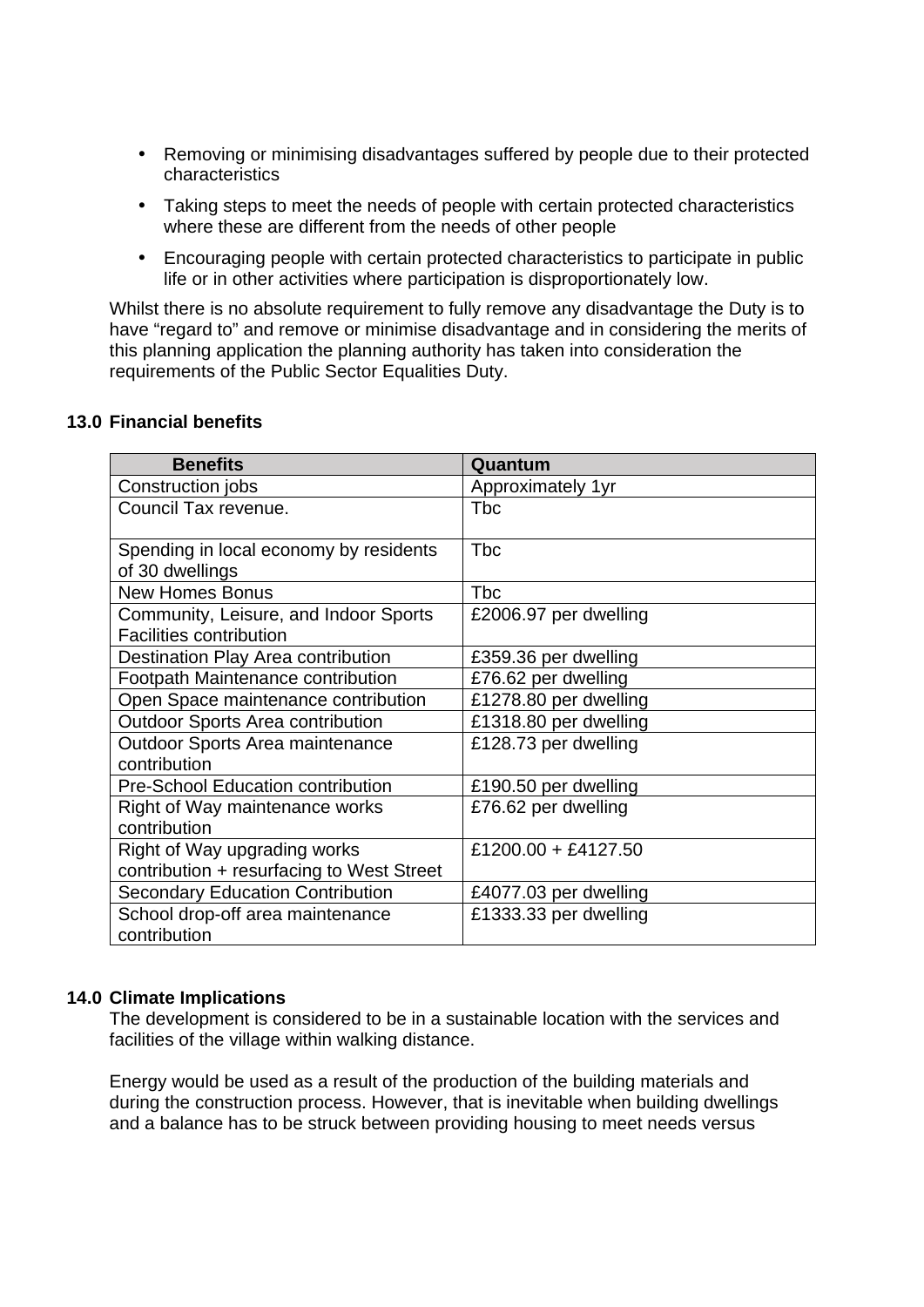conserving natural resources and minimising energy use.

The development would be built to current building regulation standards at the time of construction. It is therefore likely that it would use renewable systems to lower the energy usage from the grid. The insulation values would lower the energy usage. A carefully designed landscape scheme to enhance the ecology of the site is to be provided as part of the overall development.

## **15.0 Planning Assessment**

### Principle of Development

Paragraph 124 of the NPPF states that *"Planning policies and decisions should support development that makes efficient use of land, taking into account:* 

*a) the identified need for different types of housing and other forms of development, and the availability of land suitable for accommodating it; b) local market conditions and viability;* 

*c) the availability and capacity of infrastructure and services – both existing and proposed – as well as their potential for further improvement and the scope to promote sustainable travel modes that limit future car use;* 

*d) the desirability of maintaining an area's prevailing character and setting (including residential gardens), or of promoting regeneration and change; and e) the importance of securing well-designed, attractive, and healthy places.*

In this instance, it is considered that the principle of development is acceptable, since the settlement boundary of Fontmell Magna has been extended in the Fontmell Magna Neighbourhood Plan to include the site and policy FM19 of the plan allocates the site for a maximum of 30 units.

There are no "in-principle" objections to the development of 30no. units in this location.

### Scale, design, impact on character and appearance

The scale of development is in accordance with that anticipated in the within policy FM19 of the Fontmell Magna Neighbourhood Plan 2017-2031 which allocates the site for a maximum of 30no. units.

The design has been significantly amended as a result of discussions with Officers over the course of the application. The site layout plan has been updated to incorporate suggestions made in the consultation responses submitted. An area of public open space that had been shown between units 14 and 15 has been relocated southwards to be at the apex of where the two roads split, and in front of plots 17 and 18. This makes the space a focal point of the site together with the adjacent attenuation green and the two form a continuous footpath into the site from South Street.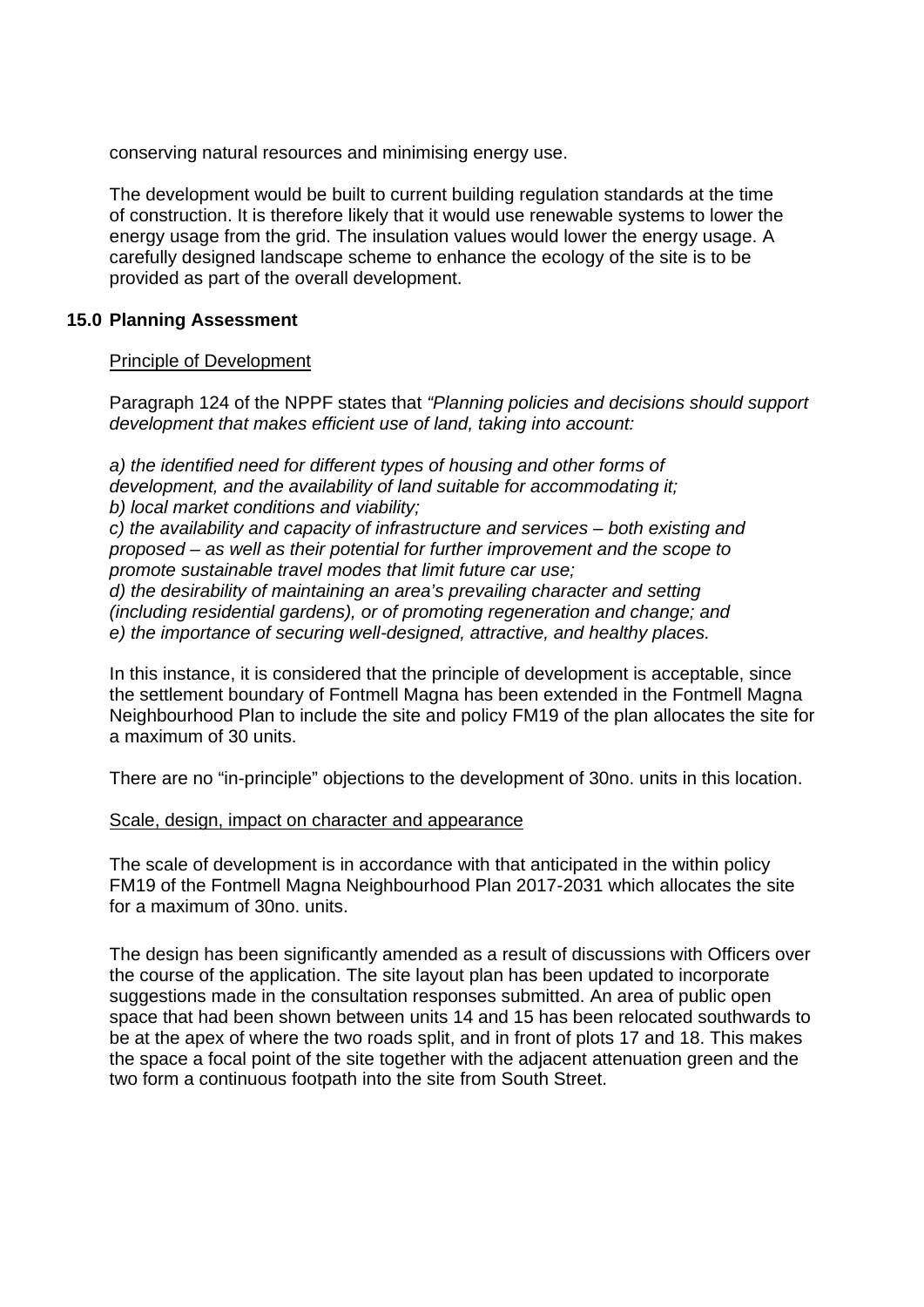The affordable housing units have been redesigned to incorporate short terraces rather than being all semi-detached pairs and plots 24-25 turned 90 degrees in order that they front onto the pathway leading into the site from South Street, creating an active frontage in that area and also improving surveillance of that space.

In response to feedback from Historic England and the Parish Council the plots on the south western boundary have been updated and some of the garages made integral rather than all being detached. There is also added chimneys to more of the houses. Plots 1-2 have been updated so that the garage to plot 2 is attached to the house. A window is shown on the elevation of the garage facing the street. Plot 3 is now a full two storey house. A chimney has been added and timber boarding to a part of the front elevation. Plot 4 is also of an updated design and its garage has been attached to the house as a single storey addition, finished in timber.

Plot 5 has been updated to include a chimney and the garage has been attached to the house. Plot 6 is now a full two storey house but with a smaller footprint than plot 3 has previously shown. A chimney has been added and timber boarding to a part of the front elevation.

Plot 7 has been updated including a chimney, part timber boarding on its front elevation and the garage attached to the house as a single storey addition. Plot 8 has been redesigned as a chalet bungalow. Plot 9 has had a chimney added to it and the garage attached to the house. Plot 10 is now a chalet bungalow with its garage attached to the house.

Plots 13 and 14 have been updated to show the elevations as painted brick. Plots 15 and 16 are unchanged but have been relocated northwards as described above. Plots 17 and 18 are unchanged but have relocated north and look over the relocated open space. Plots 19-26 have been redesigned from four pairs of semi-detached homes to a pair of semi-detached homes and two terraces of three. Plots 24-26 have also been turned by 90 degrees. Plot 27 has had a ground floor bay window added to its side elevation, again to face onto the open space and footpath leading into the site from South Street. Finally plot 30 has had the garage attached to the main house. The garage is to be finished in timber.

Overall, these improvements are significant and mean that it is not considered that it would be inappropriate in this location. There will be no detrimental impacts on the character and appearance of the locality in the Officers view. The development is thus considered to be compliant with the requirements of the NPPF and policy 24 of the North Dorset Local Plan.

#### Impact on Amenity

The development is distant from other dwellings other than those forming part of the development site and as such there will be no significant impacts on amenity. The nearest existing properties to the east (Home Farm and development at The Mead) are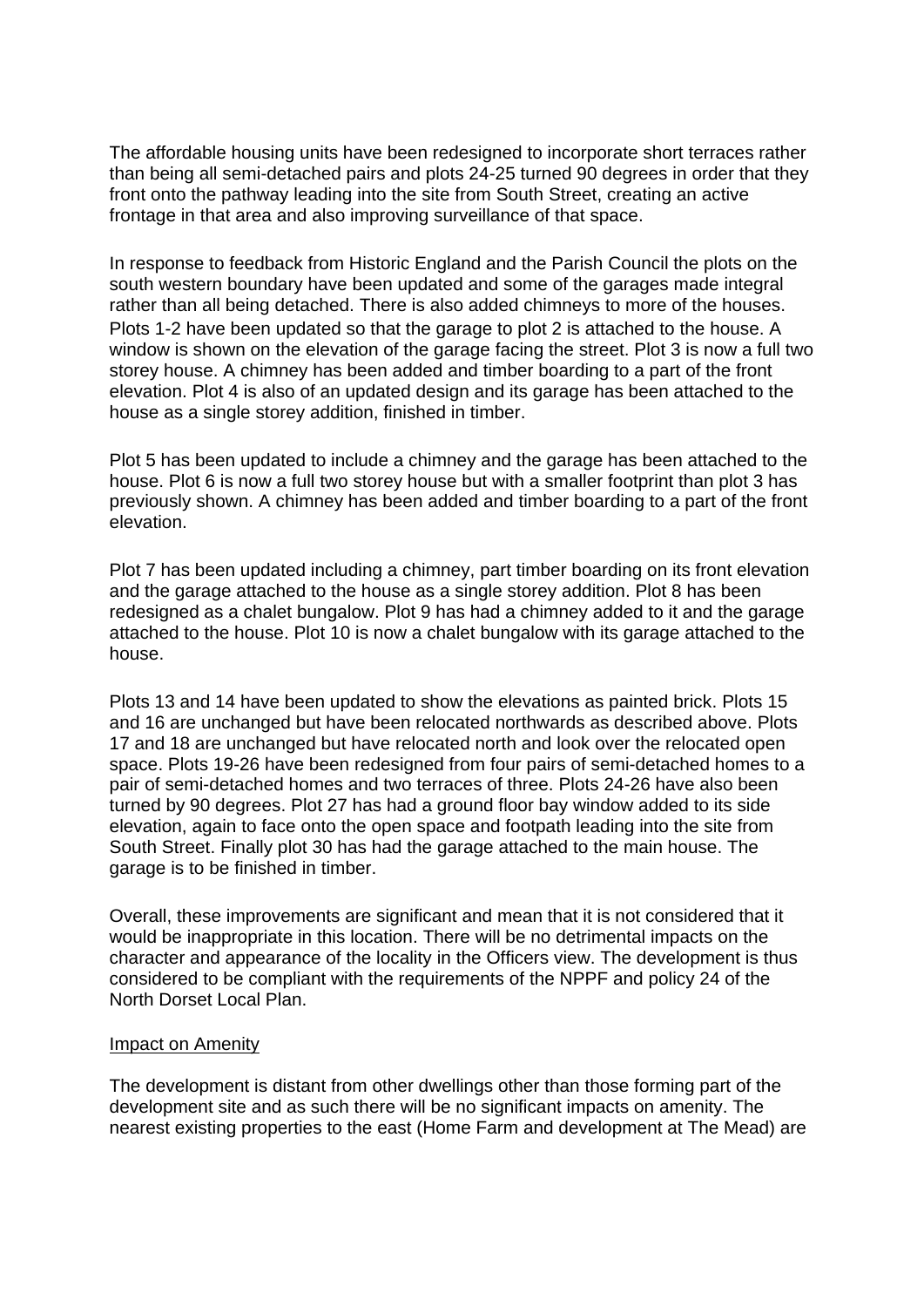greater than 100m distant and there will thus be no impact on light, privacy, or outlook to these dwellings as a result of this development. Some additional noise as a result of the development will be inevitable as the site is currently an agricultural field but again given the separation distances involved, any harm would not be so significant as to render the application unacceptable.

#### Impact on Landscape or Heritage Assets

The Fontmell Magna Neighbourhood Plan at policy FM8 identifies that particular regard should be had to the layout and landscaping of schemes proposed within the sensitive transitional areas lying between the village and the open countryside.

The Neighbourhood Plan comments in respect of the site that a more attractive entrance to the village can be achieved by creating a substantial buffer zone alongside the A350 (with trees and hedges planted round the area designated for school parking and that this planting could be extended along the western boundary to make for an attractive transition from open field to settlement and will provide a significant mitigation measure to the new housing development.

As noted above, the scheme has been amended and the landscaped buffer to the site frontage has been enhanced. Much of the existing boundary hedging will be retained to the western boundary, supplemented with some tree planting. The school drop off parking area is proposed to be well screened with trees and a further central open space/attenuation green is provided. The tree belt to the northern boundary is retained also. Overall, the scheme is considered to minimise the visual impact of development as seen from outside the site and will provide an attractive entrance and edge to the village as seen from the approach along the A350.

In terms of heritage impact, the Conservation Officer has reviewed the amended proposals. Broadly, it is considered that the scheme will result in less than substantial harm to the character and appearance of the Conservation Area insofar as it will slightly erode its historic rural context. However, taking into account the nature and extent of this harm, in this case it is considered that the public benefits of the scheme have the potential to outweigh the harm caused. This arises mainly from the fact that the site is allocated in the Neighbourhood Plan, which suggest the acceptability of development on this site to the proposed quantum. However, it is stressed that the importance of appropriate and complementary materials selection is crucial if the scheme is to preserve the character of the Conservation Area. Accordingly, appropriate conditions have been included within the recommendation to address this.

It is considered that subject to appropriate conditions in respect of materials and finishes, the proposed development will be acceptable in terms of its impact on landscape and heritage. The development is considered to be compliant with the requirements of the NPPF and policies 4 and 5 of the North Dorset Local Plan.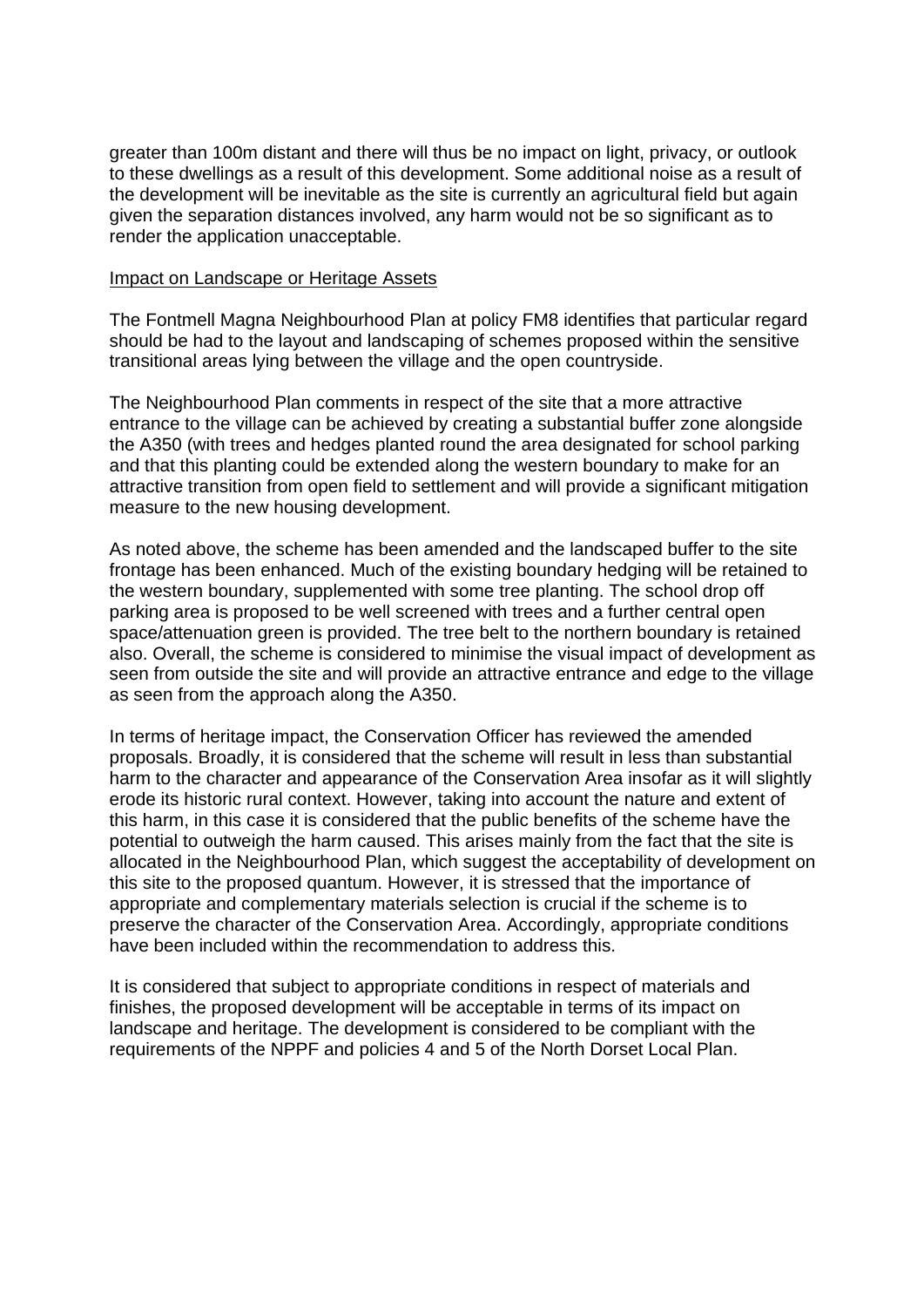## Flooding

The application site lies within flood zone 1. The risks to the site and surrounding areas are therefore considered low. Surface water is to be attenuated on site and discharged at greenfield rates into an existing land drainage ditch network on the south west edge of the site. The applicant has provided a plan (titled 'Existing offsite Drainage Infrastructure') showing how this ditch network connects into a mapped ordinary watercourse to the south west of the site. Conditions requiring the submission of a surface water management scheme and details of maintenance & management of both the surface water sustainable drainage scheme and any receiving system are included within the recommendation.

### Economic Benefits

The development would bring economic benefits through jobs in construction and the local economic benefits that additional occupiers would bring. A section 106 agreement is being drafted securing additional infrastructure benefits along with affordable housing. These benefits need to be balanced and considered with other planning matters that pertain to the case.

### Access and Parking

The access to the development is to be sited centrally at the south eastern boundary and taken from the A350. Each dwelling has its own garage and hardstanding for parking and at the north eastern section of the site a communal parking/drop off area is provided for the adjacent St Andrews School as required by policy FM19 of the Neighbourhood Plan.

The Council's Highways Officer has raised no objections to the amended scheme subject to appropriate contributions to upgrading rights of way and conditions included within the recommendation. The development is considered to be acceptable in terms of access and parking arrangements.

## Affordable Housing and Other Contributions

Policy 8 of the NDLP seeks the provision of 40% of the total number of dwellings as affordable units on developments delivering eleven or more additional dwellings. The policy advises 70%-85% should be affordable rent with 15%-30% provided as intermediate housing. The Policy also requires that affordable units are indistinguishable from market housing and should be grouped in small clusters amongst the market housing.

The application provides 12 affordable units with not less than 50% of the units being Affordable Rented Units with the remainder being Discount Market Units (or such other form of affordable housing as approved pursuant to the affordable housing scheme) and secured by the negotiated section 106 agreement.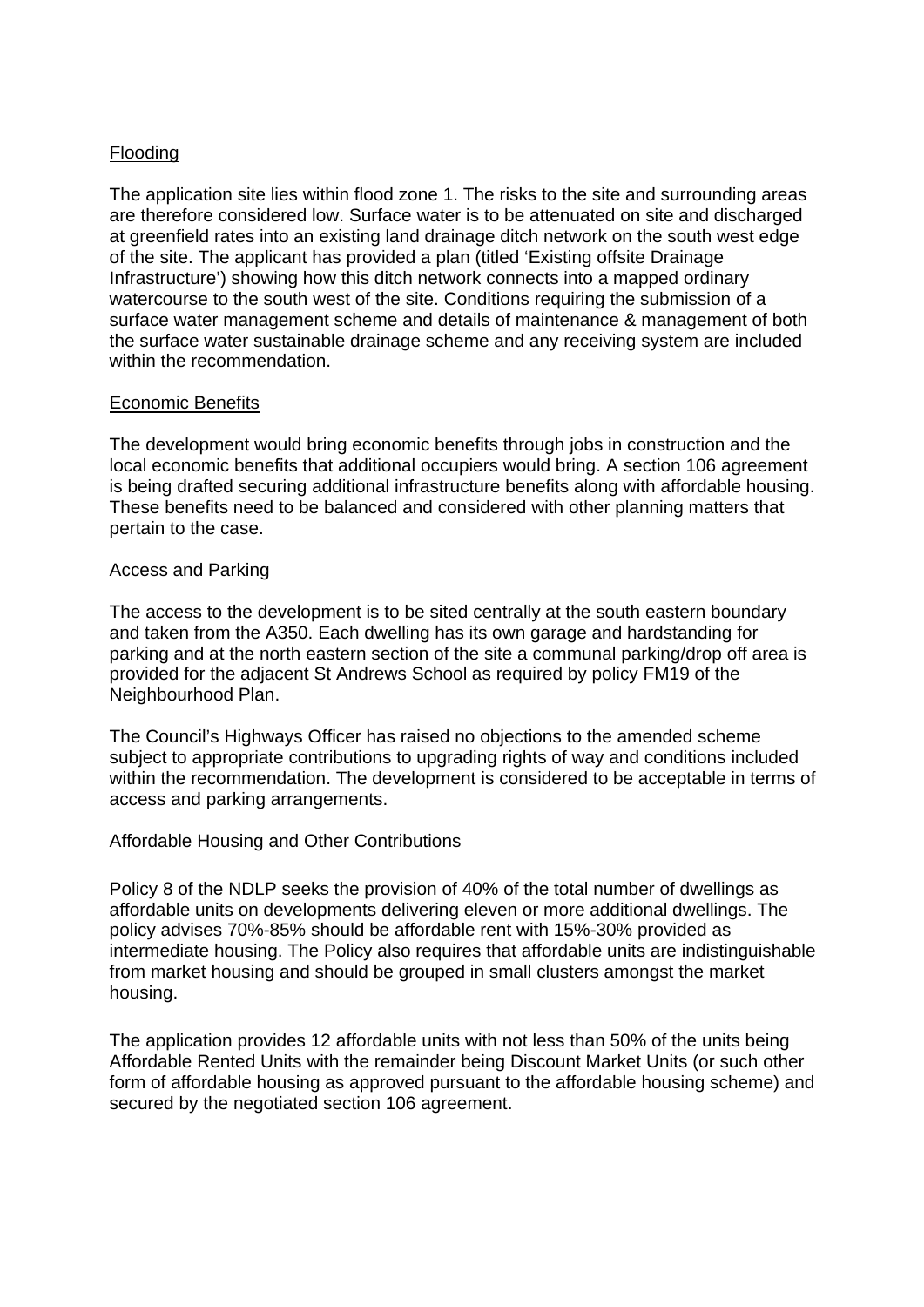The section 106 agreement also secures the following contributions:

Community, Leisure, and Indoor Sports Facilities Contribution Destination Play Area Contribution; Destination Play Area Maintenance Contribution; Footpath Maintenance Contribution; Right of Way Maintenance Contribution; Right of Way Upgrading Works Contribution; Pre School Education Contribution; Secondary Education Contribution; Outdoor Sports Area Contribution; Outdoor Sports Area Maintenance Contribution; Transfer of School drop-off area and open space.

#### The Planning Balance

There is currently a lack of a 5-year housing land supply in the North Dorset area. This proposal would provide much needed housing, in a sustainable location. This weighs strongly in favour of the proposal. In view of the lack of any other harms identified, officers consider that the proposal complies with all relevant policy, and having regard to the guidance within the NPPF, permission should be granted without delay.

#### **16.0 Conclusion**

For the reasons set out in this report, the application is considered to be acceptable, subject to an appropriate section 106 agreement to secure the obligations set out above and to the conditions within the recommendation below.

### **17.0 Recommendation**

**Grant planning permission** subject to the completion of a legal agreement under section 106 of the town and country planning act 1990 (as amended), in a form to be agreed by the legal services manager to secure the following:

12 Affordable Housing Units; Community, Leisure, and Indoor Sports Facilities Contribution; Destination Play Area Contribution; Destination Play Area Maintenance Contribution; Footpath Maintenance Contribution; Right of Way Maintenance Contribution; Right of Way Upgrading Works Contribution; Pre School Education Contribution; Secondary Education Contribution; Outdoor Sports Area Contribution; Outdoor Sports Area Maintenance Contribution; Transfer of School drop-off area and open space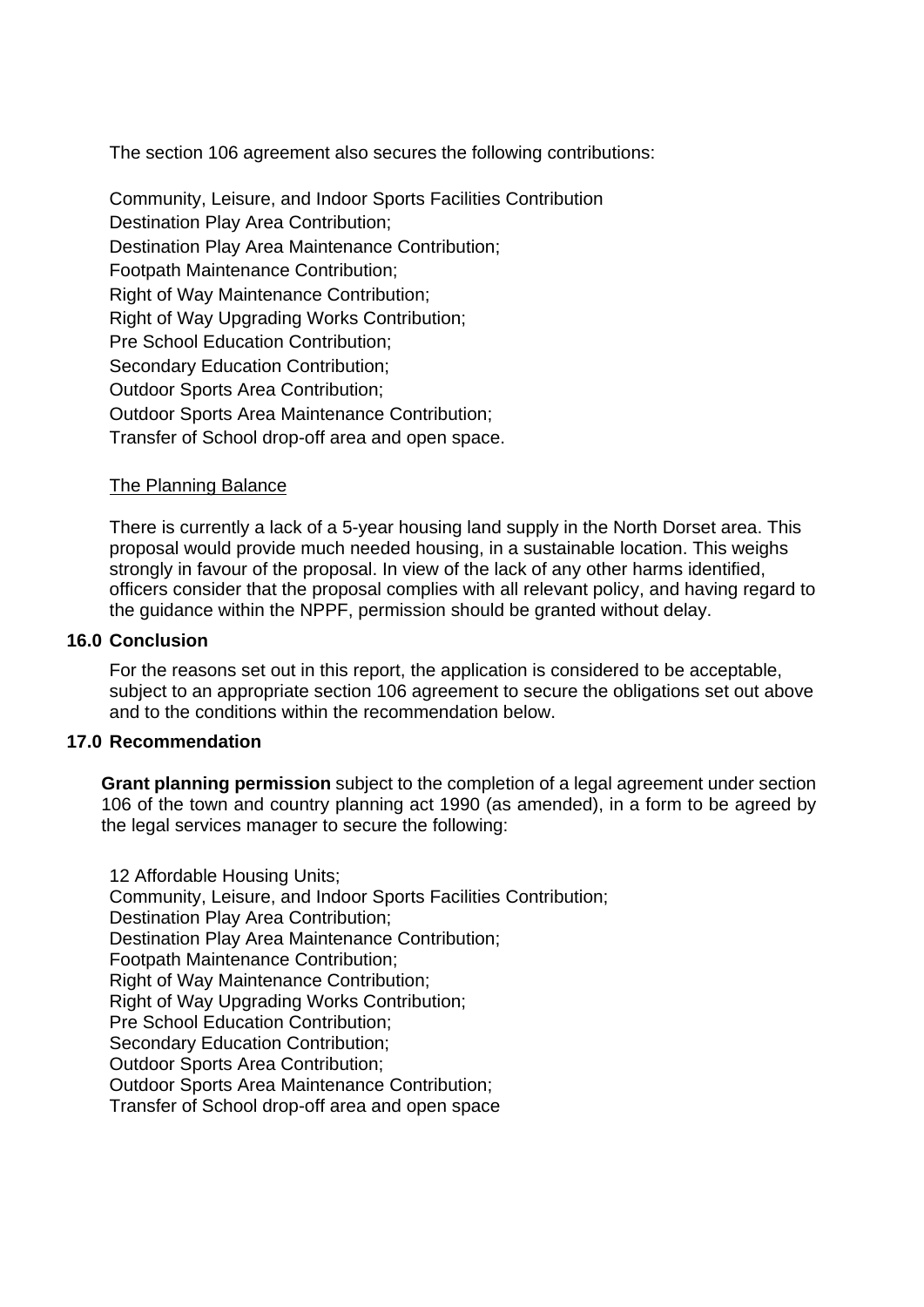### **And the following conditions: -**

Time Limit

1. The development to which this permission relates must be begun not later than the expiration of three years beginning with the date of this permission.

Reason: This condition is required to be imposed by Section 91 of the Town and Country Planning Act 1990 (as amended).

#### **Drawings**

2. The development hereby permitted shall be carried out in accordance with the following approved plans:

Location Plan - 5939-WLA-ZZ-XX-DR-A-1001 Rev A Block Plan - 5939-WLA-ZZ-XX-DR-A-1002-Rev C Proposed Site Layout - 5939-WLA-AF-XX-DR-A-1005 Rev G Proposed Street Scene & Section - 5939-WLA-XX-XX-DR-A-1010 Materials Drawing - 5939-WLA-ZZ-XX-DR-A-1013 Rev A House Type A1 – Plans - 5939-WLA-OM-XX-DR-A-1110 Rev A House Type A1 – Elevations - 5939-WLA-OM-XX-DR-A-1111 Rev B House Type A2 – Plans - 5939-WLA-OM-XX-DR-A-1150 Rev B House Type A2 – Elevations - 5939-WLA-OM-XX-DR-A-1151 Rev B House Type B1 – Plans - 5939-WLA-OM-XX-DR-A-1210 Rev A House Type B1 – Elevations - 5939-WLA-OM-XX-DR-A-1211 Rev A House Type B2 – Plans - 5939-WLA-OM-XX-DR-A-1220 Rev A House Type B2 – Elevations - 5939-WLA-OM-XX-DR-A-1221 Rev A House Type C1 – Plans - 5939-WLA-OM-XX-DR-A-1300 Rev B House Type C1 – Elevations - 5939-WLA-OM-XX-DR-A-1301 Rev B House Type C2 – Plans - 5939-WLA-OM-XX-DR-A-1400 Rev B House Type C2 – Elevations - 5939-WLA-OM-XX-DR-A-1401 Rev B House Type C3 – Plans - 5939-WLA-OM-XX-DR-A-1410 Rev A House Type C3 – Elevations - 5939-WLA-OM-XX-DR-A-1411 Rev A House Type D – Plans - 5939-WLA-OM-XX-DR-A-1310 Rev B House Type D – Elevations - 5939-WLA-OM-XX-DR-A-1311 Rev B House Type E1 – Plans - 5939-WLA-OM-XX-DR-A-1530 Rev A House Type E1 – Elevations - 5939-WLA-OM-XX-DR-A-1531 Rev A House Type E3 – Plans - 5939-WLA-OM-XX-DR-A-1540 Rev A House Type E3 – Elevations - 5939-WLA-OM-XX-DR-A-1541 Rev A House Type E4 – Plans - 5939-WLA-OM-XX-DR-A-1550 Rev A House Type E4 – Elevations - 5939-WLA-OM-XX-DR-A-1511 Rev A, House Type E4 – Elevations - 5939-WLA-OM-XX-DR-A-1551 Rev A House Type F – Plans - 5939-WLA-OM-XX-DR-A-1520 Rev A House Type F – Elevations - 5939-WLA-OM-XX-DR-A-1521 Rev A House Type E&G – Plans - 5939-WLA-OM-ZZ-DR-A-1600 Rev A House Type E&G – Elevations - 5939-WLA-OM-XX-DR-A-1601 Rev A House Type K1 – Plans - 5939-WLA-SH-XX-DR-A-1900 Rev B House Type K1 – Elevations - 5939-WLA-SH-XX-DR-A-1901 Rev B House Type K2 - Plans - 5939-WLA-SH-XX-DR-A-1910 Rev A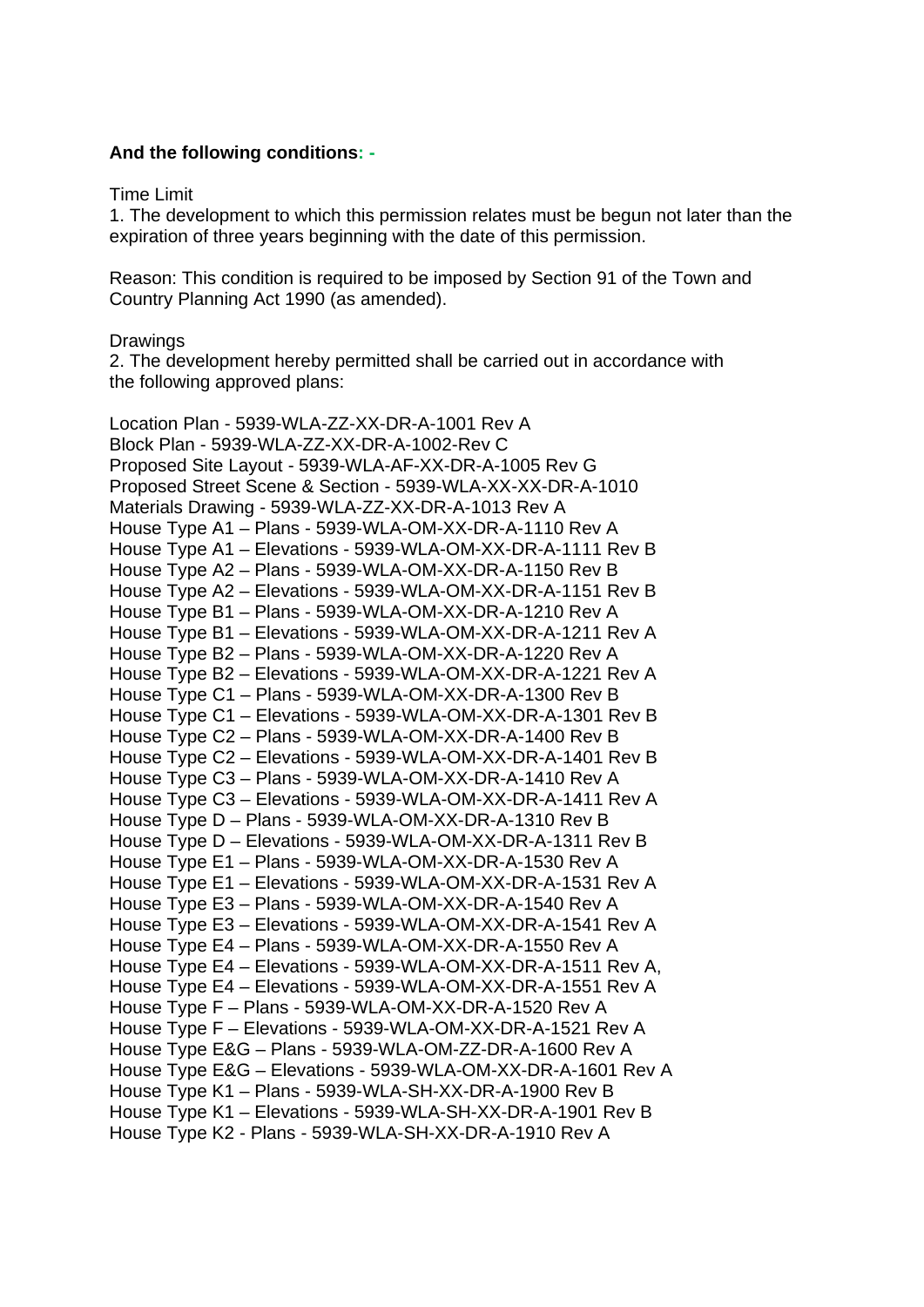House Type K2 – Elevations - 5939-WLA-SH-XX-DR-A-1911 Rev A House Type L2-3-2-Plans - 5939-WLA-AF-XX-DR-A-2300 Rev B House Type L2-3-2-Elevations - 5939-WLA-AF-XX-DR-A-2301 Rev B House Type L4-5-4-Plans - 5939-WLA-AF-XX-DR-A-2400 Rev A House Type L4-5-4-Elevations - 5939-WLA-AF-XX-DR-A-2401 Rev A House Type M1 – Plans - 5939-WLA-ST-XX-DR-A-2500 House Type M1 – Elevations - 5939-WLA-ST-XX-DR-A-2501 Single Garage - 5939-WLA-MS-XX-DR-A-3000 Rev A Double Garage - 5939-WLA-MS-XX-DR-A-3001 Rev A Twin Garage - 5939-WLA-MS-XX-DR-A-3002 Rev A Double Garage – 5939-WLA-MS-XX-DR-A-3003 Rev A Tree Protection Plan reference no 17271-7

Reason: For the avoidance of doubt and to clarify the permission.

3. No development shall take place until a detailed and finalised surface water management scheme for the site, based upon the hydrological and hydrogeological context of the development, has been submitted to, and approved in writing by the local planning authority. The surface water scheme shall be implemented in accordance with the submitted details before the development is completed.

Reason: To prevent increased risk of flooding and to improve and protect water quality.

4. No development shall take place until details of maintenance & management of both the surface water sustainable drainage scheme and any receiving system have been submitted to and approved in writing by the local planning authority. The scheme shall be implemented and thereafter managed and maintained in accordance with the approved details. These should include a plan for the lifetime of the development, the arrangements for adoption by any public body or statutory undertaker, or any other arrangements to secure the operation of the surface water drainage scheme throughout its lifetime.

Reason: To ensure future maintenance of the surface water drainage system, and to prevent the increased risk of flooding.

5. Prior to commencement of any highway works, details of the access, geometric highway layout, turning and parking areas shall have been submitted to and agreed in writing by the Local Planning Authority.

Reason: To ensure the proper and appropriate development of the site

6. Before the development is occupied or utilised the first 15.00 metres of the vehicle access, measured from the rear edge of the highway must be laid out and constructed to a specification submitted to and approved in writing by the Local Planning Authority.

Reason: To ensure that a suitably surfaced and constructed access to the site is provided that prevents loose material being dragged and/or deposited onto the adjacent carriageway causing a safety hazard.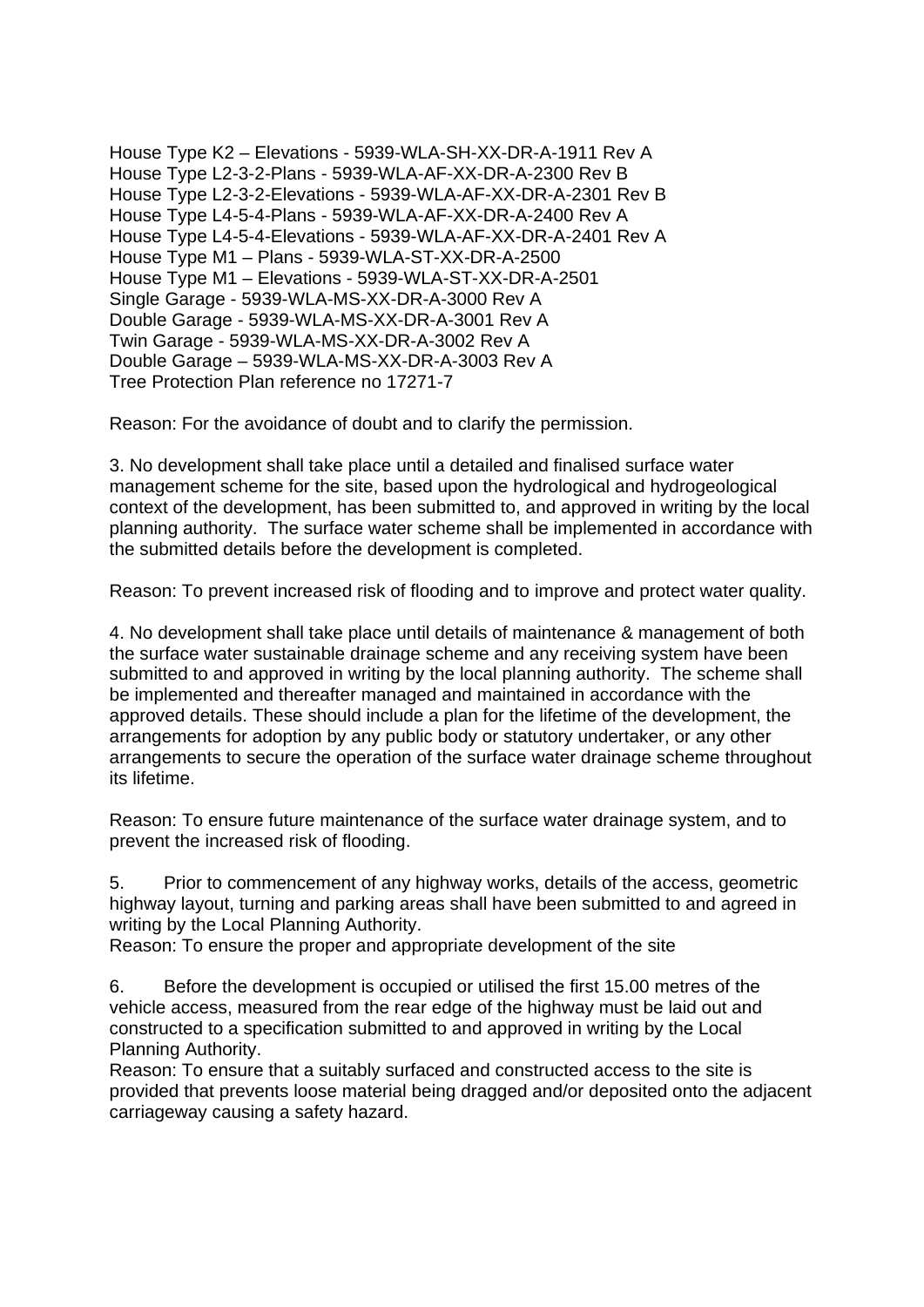7. Before the development hereby approved is occupied or utilised the following works must have been constructed to the specification of the Local Planning Authority:

a. The upgrading of the existing footpath on the site's eastern boundary , providing access to the village hall, primary school and recreation ground, to provide an allweather surface suitable for use, in accordance with a scheme to be submitted to and agreed in writing with the Local Planning Authority.

b. right turn lane access as shown in indicative form on plan IMA-17-163 Plan 2 Rev A within the Transport Statement (IMA Transport Planning, April 2020 IMA-19/124) the full details of which must be submitted to and agreed in writing with the Local Planning Authority.

Reason: These specified works are seen as a pre-requisite for allowing the development to proceed, providing the necessary highway infrastructure improvements to mitigate the likely impact of the proposal.

8. Before the development hereby approved is occupied or utilised the visibility splay areas as shown on plan IMA-17-163 Plan 2 Rev A within the Transport Statement (IMA Transport Planning, April 2020 IMA-19/124) must be cleared/excavated to a level not exceeding 0.6 metres above the relative level of the adjacent carriageway. The splay areas must thereafter be maintained and kept free from all obstructions. Reason: To ensure that a vehicle can see or be seen when exiting the access.

9. No development hereby approved above damp proof course shall commence until samples and product details of all proposed materials for roofing, chimneys, walling and external surfacing are to be provided along with sample panels (min. 1m x 1m), to be constructed on site showing the proposed coursing and pointing of all types of external masonry walls. These details shall be approved in writing by the local planning authority and the development shall thereafter accord with the approved materials.

Reason: To safeguard the character of the locality.

10. All windows and external doors within the development shall be in timber, and rainwater goods shall have a black external finish. Details (sections at 1:5 and elevations at 1:10) of all new window (including cills, arches, and lintels) and external door types are to be provided and approved in writing by the local planning authority prior to commencement. Each type is to be clearly cross-referenced with its position on the respective plots throughout the development. The development shall be carried out in accordance with the agreed details.

Reason: To safeguard the character of the locality.

11. No development hereby approved above damp proof course shall commence until details of all boundary materials and treatments are to be provided and approved in writing by the local planning authority and the development shall thereafter accord with the approved details.

Reason: To safeguard the character of the locality.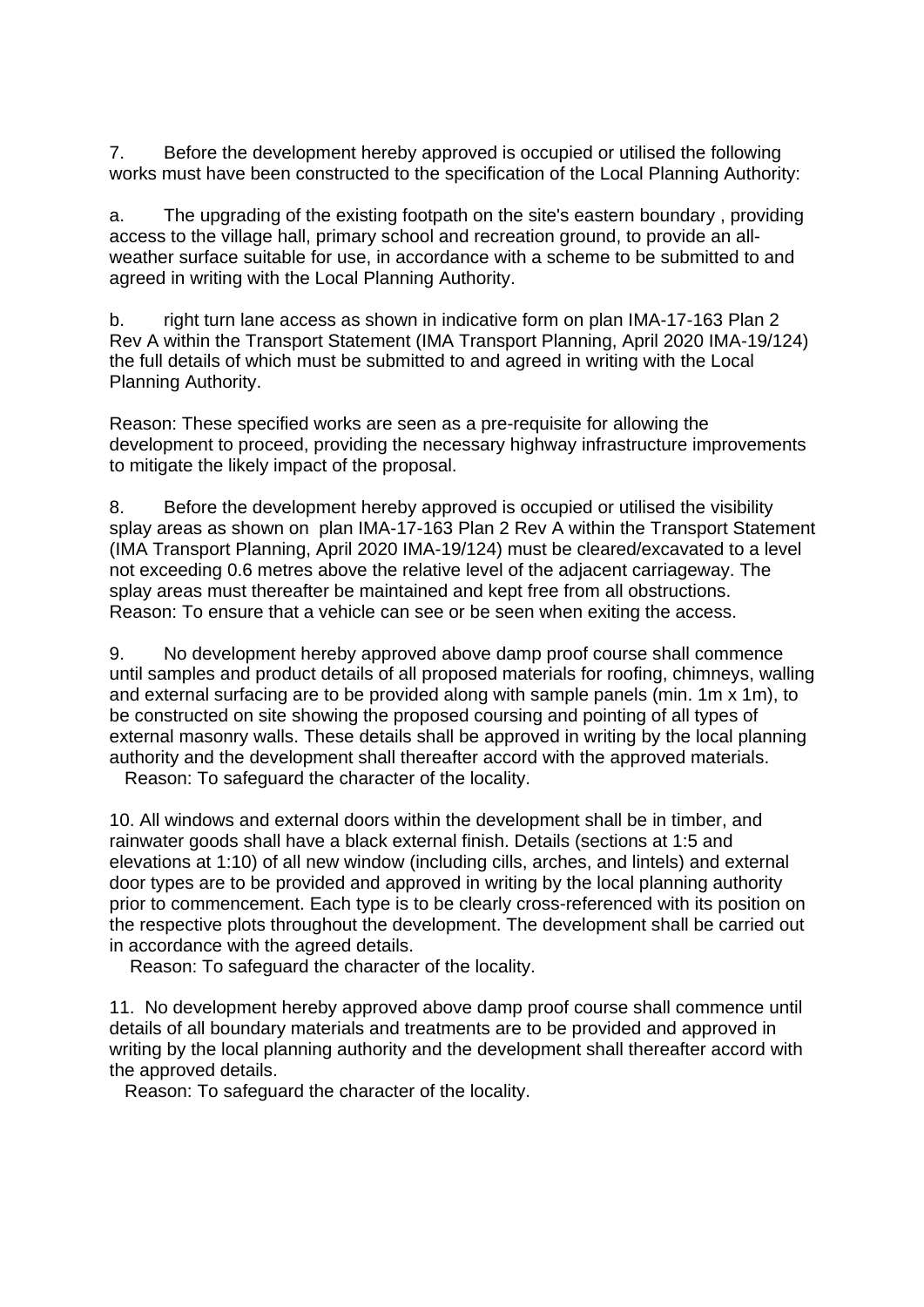12. Prior to occupation of any dwelling hereby approved, details of all tree, shrub and hedge planting (including positions, density, species and planting size) shall be submitted to and approved in writing by the Local Planning Authority. Planting shall be carried out before the end of the first available planting season following substantial completion of the development. In the five year period following the substantial completion of the development any trees that are removed without the written consent of the Local Planning Authority or which die or become (in the opinion of the Local Planning Authority) seriously diseased or damaged, shall be replaced as soon as reasonably practical and not later than the end of the first available planting season, with specimens of such size and species and in such positions as may be agreed with the Local Planning Authority. In the event of any disagreement the Local Planning Authority shall conclusively determine when the development has been completed, when site conditions permit, when planting shall be carried out and what specimens, size and species are appropriate for replacement purposes. Reason: In the interests of public amenity and ecology.

13. The development hereby permitted must not be occupied or utilised until a scheme showing details of the proposed cycle parking facilities is submitted to and approved in writing by the Local Planning Authority. The approved scheme and, thereafter, must be maintained, kept free from obstruction and available for the purpose specified. Reason: To ensure the proper construction of the parking facilities and to encourage the use of sustainable transport modes.

14. Prior to commencement of any works on site, a Construction Traffic Management Plan (CTMP) shall be submitted to and agreed in writing by the Local Planning Authority. The CTMP shall include details of the following;

o construction vehicle details (number, size, type, and frequency of movement) o a programme of construction works and anticipated deliveries

o timings of deliveries so as to avoid, where possible, peak traffic periods

o contractors' arrangements (compound, storage, parking, turning, surfacing and drainage)

- o wheel cleaning facilities
- o vehicle cleaning facilities
- o a scheme of appropriate signing of vehicle route to the site
- o a route plan for all contractors and suppliers to be advised on

o temporary traffic management measures where necessary

The development shall thereafter be carried out in accordance with the approved Construction Traffic Management Plan.

Reason: to minimise the likely impact of construction traffic on the surrounding highway network and prevent the possible deposit of loose material on the adjoining highway.

15. The development shall be carried out in accordance with the submitted Biodiversity Mitigation and Enhancement Plan (BMEP) dated 21.06.21. The BMEP shall be implemented in full and in accordance with the timeframes stated therein.